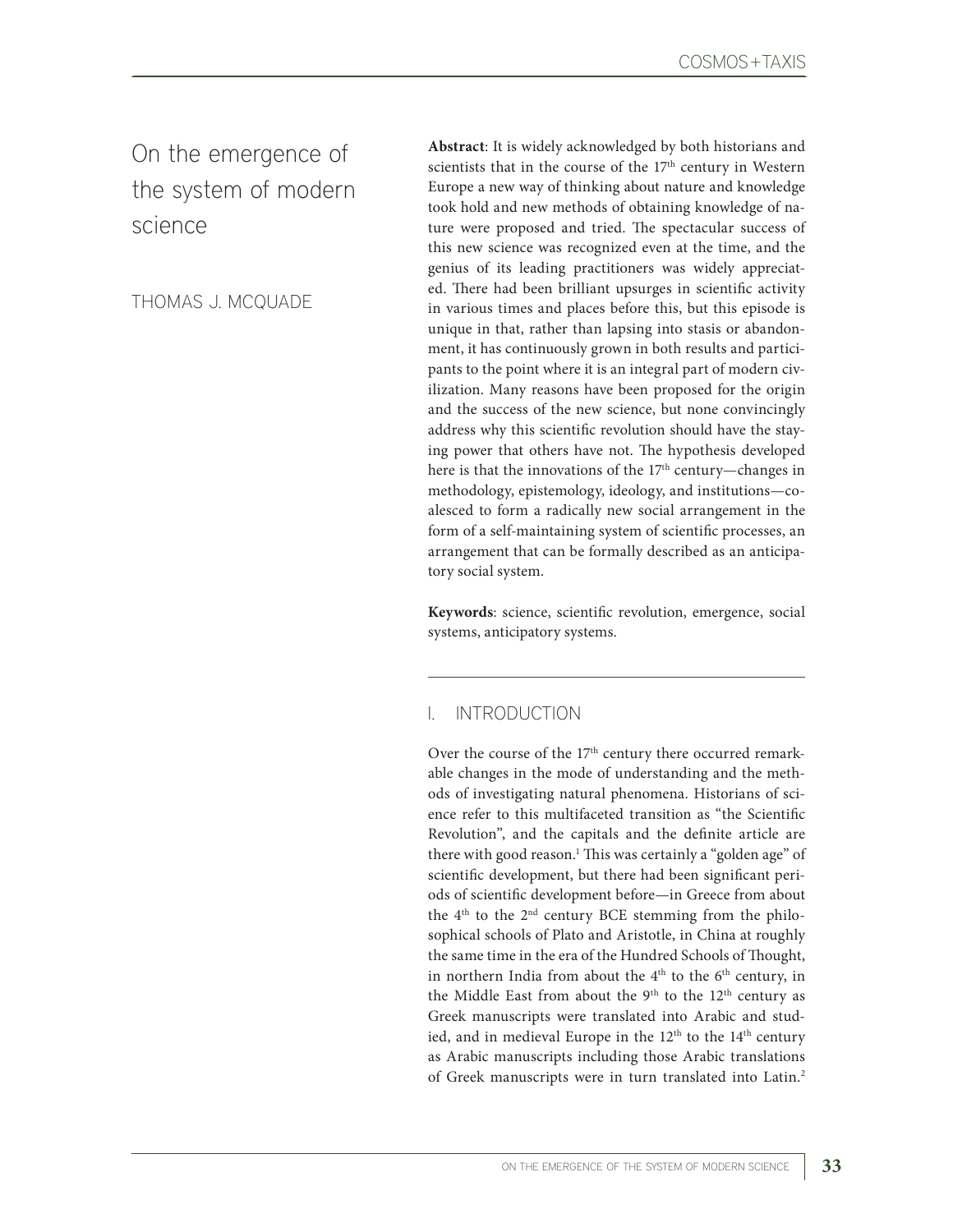All of these periods of progressive intellectual activity came to an end—either they simply lapsed into intellectual stasis, as was the case with the Greek<sup>3</sup> and medieval European episodes, or they were not resilient enough to survive societal changes (political regime change in the cases of China and northern India, and religious in-turning as a result of external threats in the case of the Middle East). In contrast, the intellectual revolution of the 17th century has initiated a form of scientific activity which has continued to grow, in discoveries, in active participants, in application, and in societal acceptance and prestige, to this day, and which, despite major political upheavals, shows no signs of tapering off.<sup>4</sup> But what was different about this particular revolution, what explains its staying power? The hypothesis developed here is that the system of science as we know it originated from a coalescence of methodological, epistemological, ideological, and institutional innovations that emerged during the  $17<sup>th</sup>$  century, forming a radically new social arrangement: a self-maintaining system of scientific processes.

Popular accounts of 17<sup>th</sup> century science emphasize the numerous significant discoveries that were made in a relatively short period.<sup>5</sup> And significant discoveries there certainly were. Magnetism was investigated and the Earth's magnetic field described (Gilbert), laws characterizing the (non-circular) planetary orbits were deduced (Kepler), a new theory of motion and of falling bodies was developed (Galileo), the circulation of the blood and the role of the heart as a pump was described (Harvey), atmospheric pressure was investigated and the existence of a vacuum proposed (Torricelli), relations between gas pressure and volume were formulated (Boyle), a wave theory of light was proposed (Huygens), the spectrum of white light was discovered (Newton), microscopic phenomena were observed and studied (van Leeuwenhoek and Hooke), and the integrating ideas of force and universal gravitation were elaborated mathematically (Newton). These and other scientific successes did not gain automatic acceptance—as with most discoveries that challenge the status of existing knowledge, they encountered opposition, and in general it was the younger scientists who championed the new developments. But these additions to scientific content could not have taken place had there not been radical changes in scientists' underlying conceptions of knowledge and experiment. And further, had there not occurred changes in social attitudes and institutional arrangements that worked to support these new conceptions and to leverage their fertility, the history of this new golden age would have been similar to that of earlier golden ages.

# II. KNOWLEDGE AND EXPERIMENT

The Aristotelian approach to the study of nature, still prevalent among intellectuals in the 16<sup>th</sup> century despite various recognized inconsistencies and difficulties of interpretation casting doubt on Aristotle's physical explanations,<sup>6</sup> was based on an overall conception of the world which conformed to casual observation—a stationary Earth at the center of the universe, every move having a mover, change (including movement) as the result of seeking to obtain an end characteristic of the material, with heavy materials constrained to seek to move linearly toward the Earth's center, light ones linearly away from it, and heavenly ones in circles. Explanations were deductions from such unquestioned first principles, and although observations were by no means ignored and discoveries of new phenomena were made, the thought of overturning the overarching principles because of an awkward observation was inconceivable. And, in addition to the authority of Aristotle, there was the even greater authority of the Church, requiring explanations to conform to biblical dogma.

But such authorities did not go unquestioned, and by no means did everyone interested in understanding nature adhere to the Aristotelean methodology. Rather than being satisfied with the sufficiency of deductions from first principles, casual observation, efforts to come up with explanations of observations consistent with what the authorities took to be incontrovertible, and clearly unrealistic models designed to simulate the phenomena,<sup>7</sup> the new investigators sought understanding based on precise observation. Vesalius, with his detailed anatomical drawings published in the 1540s,8 and Tycho Brahe, with his mapping of the stars and planets to the limit of accuracy possible with naked eye observation, first published in 1588, exemplify this trend. The idea that knowledge of nature was not derivable from abstract first prin-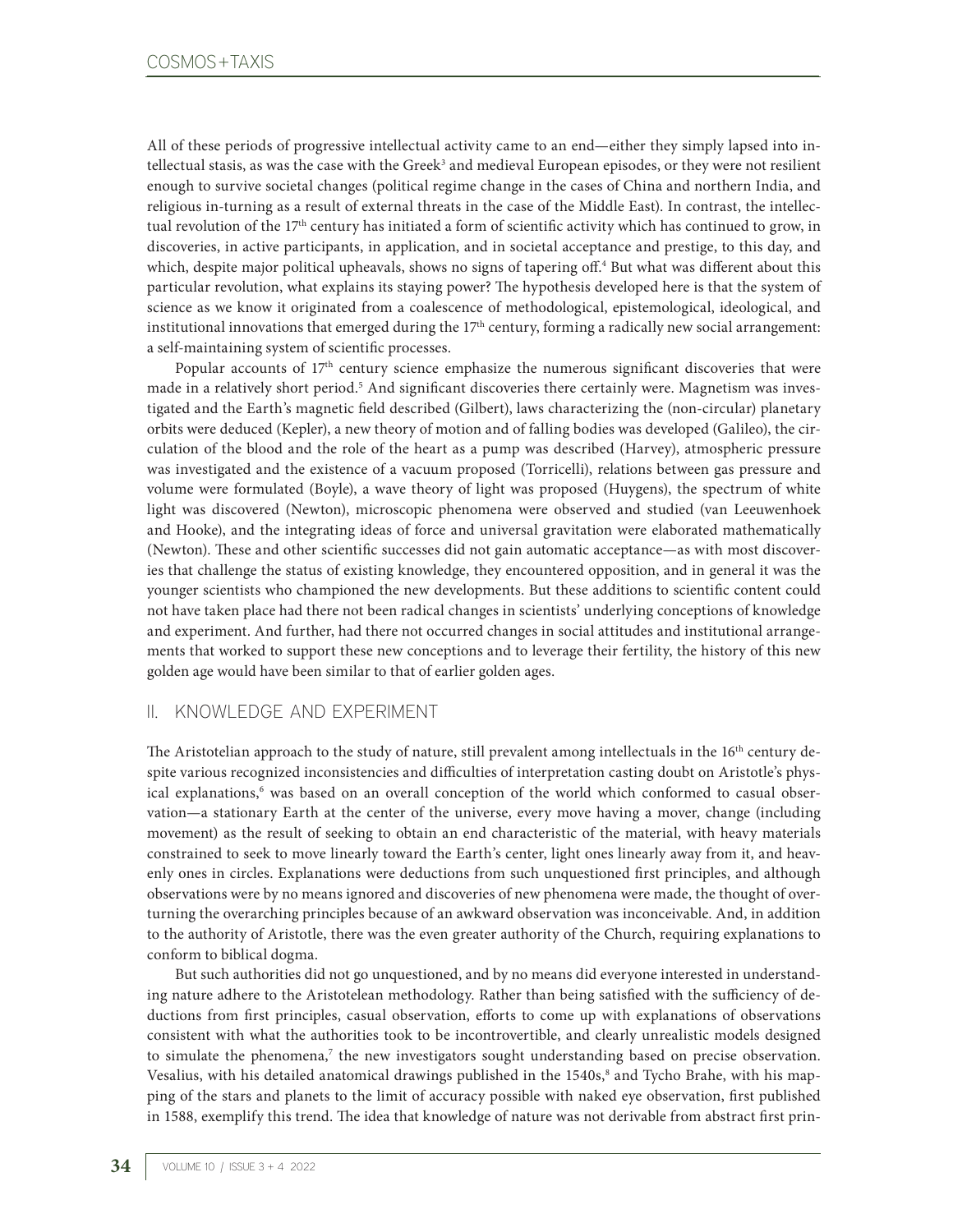ciples but was to be had by systematic observation was taken up by Francis Bacon. In a comprehensive treatise published in 1620, Bacon argued that principles could be deduced inductively not only from observation but also from deliberate experiment carried out with the aid of instruments, intelligently designed and assessed. He gave elaborate instructions on cataloging and generalizing the raw results. Although his specific methodology (which he preached but did not practice himself) was unworkable, the underlying thrust of obtaining knowledge via exploratory research directed at confirming or refuting generalizations was significant—knowledge was contestable, nature itself was the judge, and experiments could be designed to force nature to render judgment.<sup>9</sup> The roughly contemporaneous discoveries of Harvey in anatomy, Gilbert in magnetism, and von Helmont in chemistry all followed such an approach.<sup>10</sup>

At the same time, another new scientific methodology, similar in that observation and experiment was determinative, but different in the central role played by mathematical reasoning, was being developed and demonstrated. Johannes Kepler, in striving to simplify Copernicus's hypothetical arrangement of a Sun-centered universe which maintained the ideal of circular planetary motion (but, like Ptolemy's Earth-centered scheme, required many epicycles to approximate observed planetary positions), recognized clues in his analysis of Brahe's observations that suggested that the orbits were in reality elliptical, deduced the exact mathematical form (specifically, of the orbit of Mars), and used the observations to confirm the much simpler arrangement. In addition, he was able to deduce and confirm (to the limits of precision the observations allowed) two further mathematical laws of planetary motion.<sup>11</sup> It was a demonstration that nature obeyed mathematical laws, laws which were confirmable by observation. Galileo Galilei, studying the motion of more local bodies and seeking to render it mathematically,<sup>12</sup> reasoned, in direct contradiction of Aristotle, that a body once put into motion would persist in that motion—with uniform velocity for horizontal motion, with uniform acceleration for vertical motion. Deviation from the mathematical ideal could be ascribed to such complications as air resistance. Galileo created an experimental setup—an inclined plane smoothed to minimize friction—to approach the mathematical ideal as much as possible in order to provide a test of his theory.13 Here, as with Kepler, nature was conceived of as obeying, in ideal circumstances in which extraneous factors are abstracted away, simple mathematical laws which, with pertinent observations and carefully designed experiments, could be exposed to testing and shown to be true to nature. The stunning achievement of this mode of thinking was realized in the integration of Kepler's and Galileo's work by Isaac Newton, creating a mathematical edifice equally applicable to earthly and heavenly phenomena, and abundantly confirmed by probing experiment and precise observation.14 The idea that aspects of nature could be precisely and reliably described by simple and elegant mathematical equations has been a cornerstone of science ever since.

The mathematically oriented methodology could be characterized as a revolutionary new way of looking at old phenomena, whereas the Baconian method was effective in producing unexpected discoveries in new scientific fields such as electricity and magnetism, and its application transformed chemistry from a craft into an experimental science.15 But both have as their essential base the stipulations that knowledge is contestable and, whereas nature is the final arbiter of truth, it can and should be probed by suitably designed experiment to uncover phenomena which would not be observed under ordinary circumstances. Though different in origin, they have become merged, as can be seen in Newton's *Opticks*, in which the mathematical edifice of geometrical optics sits side by side with experimentally driven investigations into phenomena such as light polarization.16

A third conceptual innovation, developed concurrently with the other two, was the idea that the natural world could be understood in terms of the motions of various particles, varying in size and shape and invisible to the naked eye. The advance from Greek atomism centered on the attention paid to the motion of these particles, and specific mechanisms involving particle motion were proposed—for example that sound was caused by agitated particles of air. Descartes built this corpuscular idea into an all-encompassing theory of the world in which whirlpools of particles moved according to fixed laws.<sup>17</sup> On the one hand, this mode of thinking gave free rein for hypothesizing particle types and their motions to explain any phe-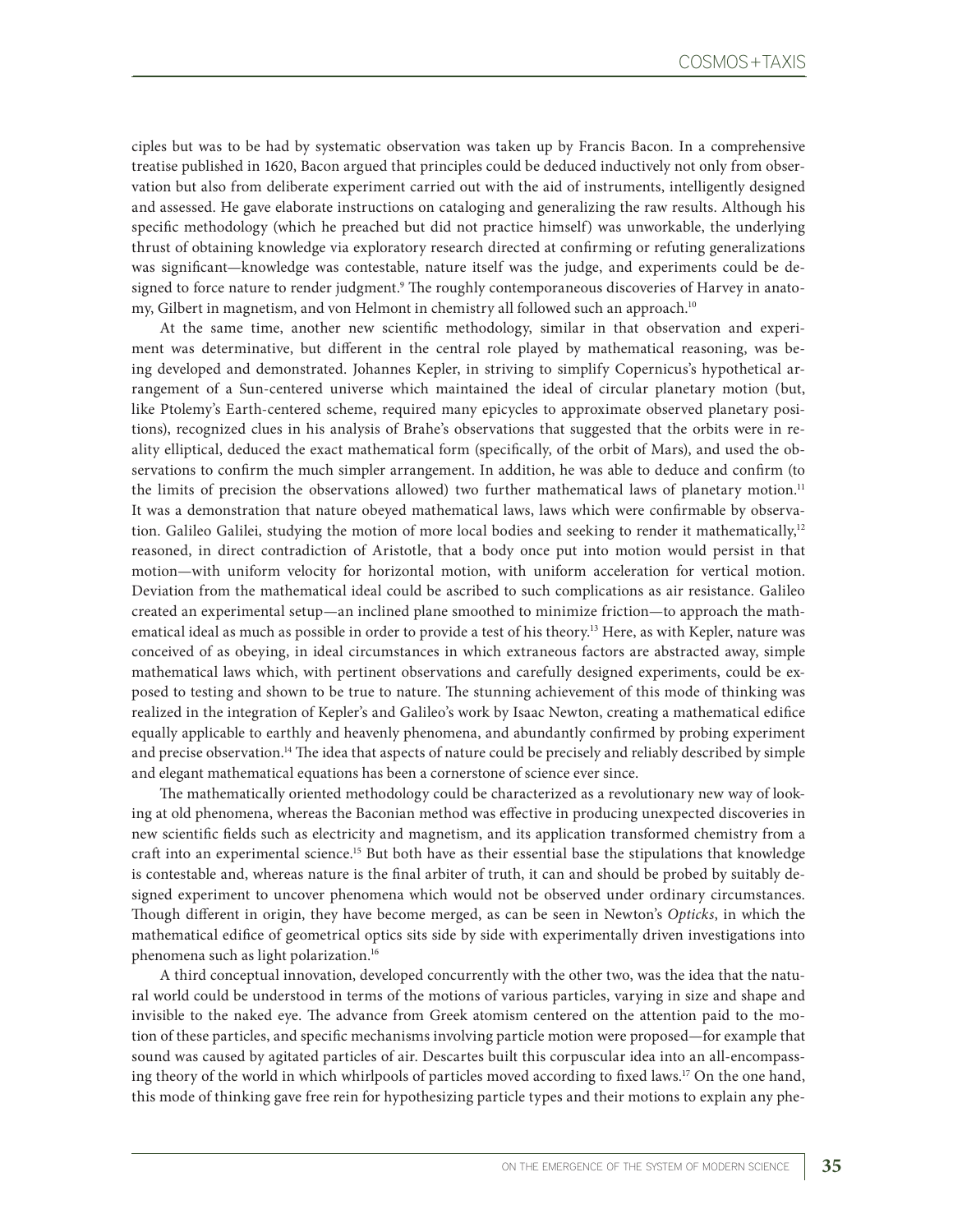nomenon of interest; on the other, this arbitrariness was not a scientifically attractive feature. The problem was addressed in two different ways—by Huygens (and, later, Newton) insisting on mathematical descriptions of these motions, and by Boyle and Hooke (and, later, Newton) engaging in exploratory experiment. The corpuscular approach, inadequate on its own, was thereby integrated into the other two conceptual developments as a unifying agent.<sup>18</sup>

## III. IDEOLOGY AND INSTITUTIONS

Traditionally, the social status of the scientist—understood as an independent thinker pursuing knowledge about nature as a vocation in its own right—was not particularly high. Even in those "golden ages" when the study of nature was actively pursued, science was generally subservient to moral philosophy, and the only widely valued scientific pursuits were those that could see direct application in satisfying immediate societal needs such as healing, building, astronomical prediction, and the provision of an overall world view. For example, in Greece, where there were some outstanding independent science specialists such as Aristarchus, Archimedes, and Apollonius, they were not at the center of societal interest or concern. However, many of these scientists were able to pursue their vocation due to the (sometimes unreliable) patronage of the Ptolemies in Alexandria, where they were isolated from the wider society and did not need their sanction or support.<sup>19</sup> The situation was not substantially different in medieval Europe, where scientific topics were subsumed under the umbrella of philosophy in the universities, and even into the early  $17<sup>th</sup>$ century in Italy scientists such as Galileo relied on the patronage of powerful families and ran the risk of moral condemnation and religious persecution.

But considerable social changes were underway in Europe during the 16<sup>th</sup> century, and these were particularly evident in what became the Protestant regions of Northern Europe. This was a period of economic expansion and the opening-up of opportunities for entrepreneurship. The discovery of the New World, the expansion of trade routes over both land and sea, technological advances in machinery, printing, and navigation, and the fragmentation of traditional sources of political and religious authority produced a segment of non-aristocratic society in which the idea of progress and aspirations for personal betterment (in this world, not only in the next) took hold.20 The new discoveries in science by the likes of Kepler, Galileo, and Gilbert were received positively in this social environment because (even if one's understanding of them was rather superficial) they promised progress in the ability to comprehend and control nature. It was clearly not the case that the scientific discoveries of the early 17<sup>th</sup> century actually produced useful technology, but the possibility was there, and that idea, written up and talked up, served to enhance the social status of science and scientists.<sup>21</sup> And the great popularizer of the notion that science was an important and socially valuable enterprise was none other than Francis Bacon, who envisioned extensive benefits that were to come from science that would enrich society.<sup>22</sup>

The new social status of science not only made science a respected vocation (which made patronage easier to come by) but also a field of interest to intelligent laymen. It opened the way for scientists together with individuals with some ability (and some means) to participate in discussions about scientific issues and even to engage in scientific experimentation itself.<sup>23</sup> Regular meetings involving such like-minded individuals took place in homes, business premises, coffeehouses, and college and university lodgings. For example, in England, an important (for later developments) group formed around 1645, centered at Gresham College London. Its members included the mathematician John Wallis, the physician William Harvey, and the astronomer Samuel Foster. Some members of this group relocated to Oxford around 1649, forming a group there, the Oxford Philosophical Club, while the Gresham group continued in London, its meetings often attended by London-visiting Oxonians. Members of the Oxford group later included the chemist Robert Boyle and the astronomer and architect Christopher Wren, and interacting with the group on occasion were the physicist Robert Hooke and the German diplomat Henry Oldenburg, who maintained a large network of correspondence with scientists across Europe.24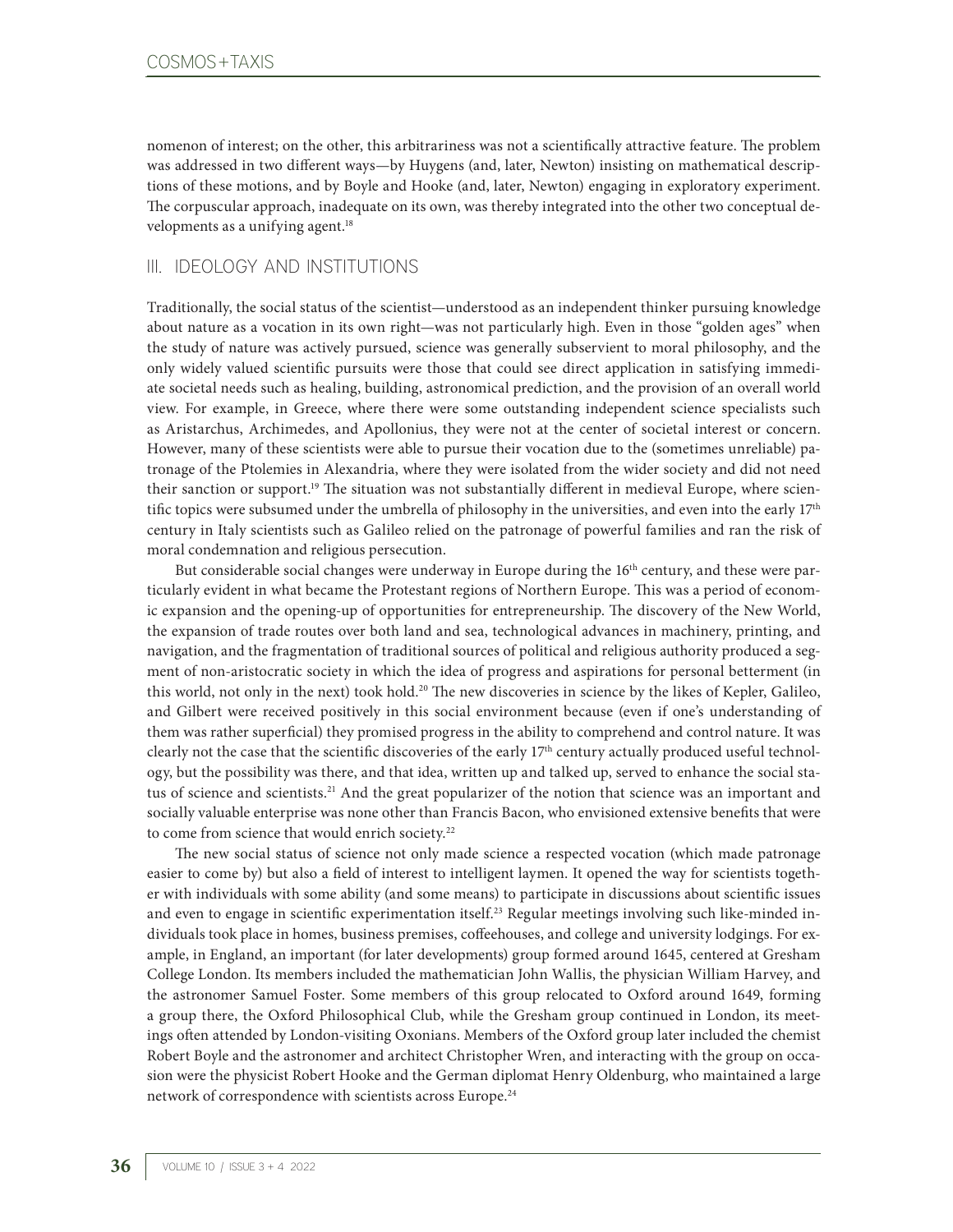Perhaps to some extent inspired by Bacon's elaboration of an ideal scientific society,<sup>25</sup> a number of these informal groups, but most importantly the Gresham and Oxford groups, meeting at Gresham College in 1660, made plans to establish a more formal scientific society.<sup>26</sup> The new society sought and obtained royal approval from the newly restored Charles II, and in 1663 took the name "The Royal Society of London for Improving Natural Knowledge". The members chose the motto *Nullis in verba*, understood as "take nobody's word" and intended to emphasize the insufficiency of loose speculation and the need for experimental demonstration. Such demonstrations were conducted at the early meetings under the auspices of Hooke, appointed as Curator of Experiments. Oldenburg, one of the secretaries of the Society, at his own initiative and cost, established a regular periodical, which he named *Philosophical Transactions of the Royal Society*. This publication, which he described rather humbly in the Dedication in the first issue as "these Rude Collections, which are onely the Gleanings of my private diversions in broken hours", disseminated letters received, experiments reported and performed, and other items he expected to be of scientific interest to his subscribers (sometimes copied from other publications), not all of which was discussed at Society meetings.<sup>27</sup> The first issue appeared in 1665 and, although the monthly schedule was not reliably maintained and eventually abandoned, the *Transactions* has been in continuous publication to the present day. Following Oldenburg's death in 1677, it was financed by various secretaries of the Society and its editorial policy gradually became more oriented to publishing finished research which the Society Council thought fit to publish. But it was not until 1752 that it became the Society's official publication.

Besides being simply a vehicle for the dissemination of scientific news and research findings, Oldenburg's *Transactions* served to address an important problem faced by scientists in the new era of scientific experiment and discovery. If new worlds could be discovered by sailors, then, by analogy, new phenomena and new understandings of phenomena could be discovered by scientists, and, with respect and reputation to be had, the question of priority in discovery loomed large.28 But the severity of the priority disputes that occurred during the  $17<sup>th</sup>$  century, and the vigor with which associates of the disputants pursued them, is an indication that more than self-interest alone was at play, and that a code of scientific conduct had emerged—that although clearly multiple people could discover more or less the same thing, the recognized discoverer was the one who made public a convincing account first.29 Oldenburg saw his journal as a vehicle for the public registration of discoveries by author and date and expected that such a service, offering evidence for priority, would encourage submissions.<sup>30</sup>

The *Transactions* inaugurated some other innovations, although their full significance was probably not recognized at the time. One involved the assessment of the quality of material submitted. Oldenburg had available to him more material than could be included, and so inevitably acted as referee, deciding what to publish and what to ignore. In this task, he probably had assistance from colleagues, and indeed his understanding with the Society was that the Society Council would review articles for approval for publication. And besides this gatekeeping function, the *Transactions* offered opportunities for scientists to comment on earlier papers, whether to criticize, to reinterpret, or to build on, and thus provided a widely read public forum where scientists could engage with each other. Finally, the accumulating issues of the *Transactions* were an accessible archive of scientific discovery, contention, and resolution and, as such, were a resource for future scientists to learn their craft and to build on an understanding of what had gone before.

The Royal Society and the *Transactions* were not the only scientific society and journal to be established in the 17th century—the *Journal des Sçavans*, whose content consisted largely of book reviews augmented by news articles that might be of interest to intellectuals in general (but did include some scientific papers), was published in Paris in the same year as the *Transactions* (but two months earlier)<sup>31</sup>, and the Académie Royale des Sciences was established by the French government in 1666 as an advisory body for scientific matters. The Accademia de' Lincei operated between 1600 and 1630 in Rome, and the Accademia del Cimento, under the patronage of the Medici, supported scientific experimentation between 1657 and 1667. In German territory, the journal *Acta Eruditorum* began publishing in Leipzig in 1682 and was the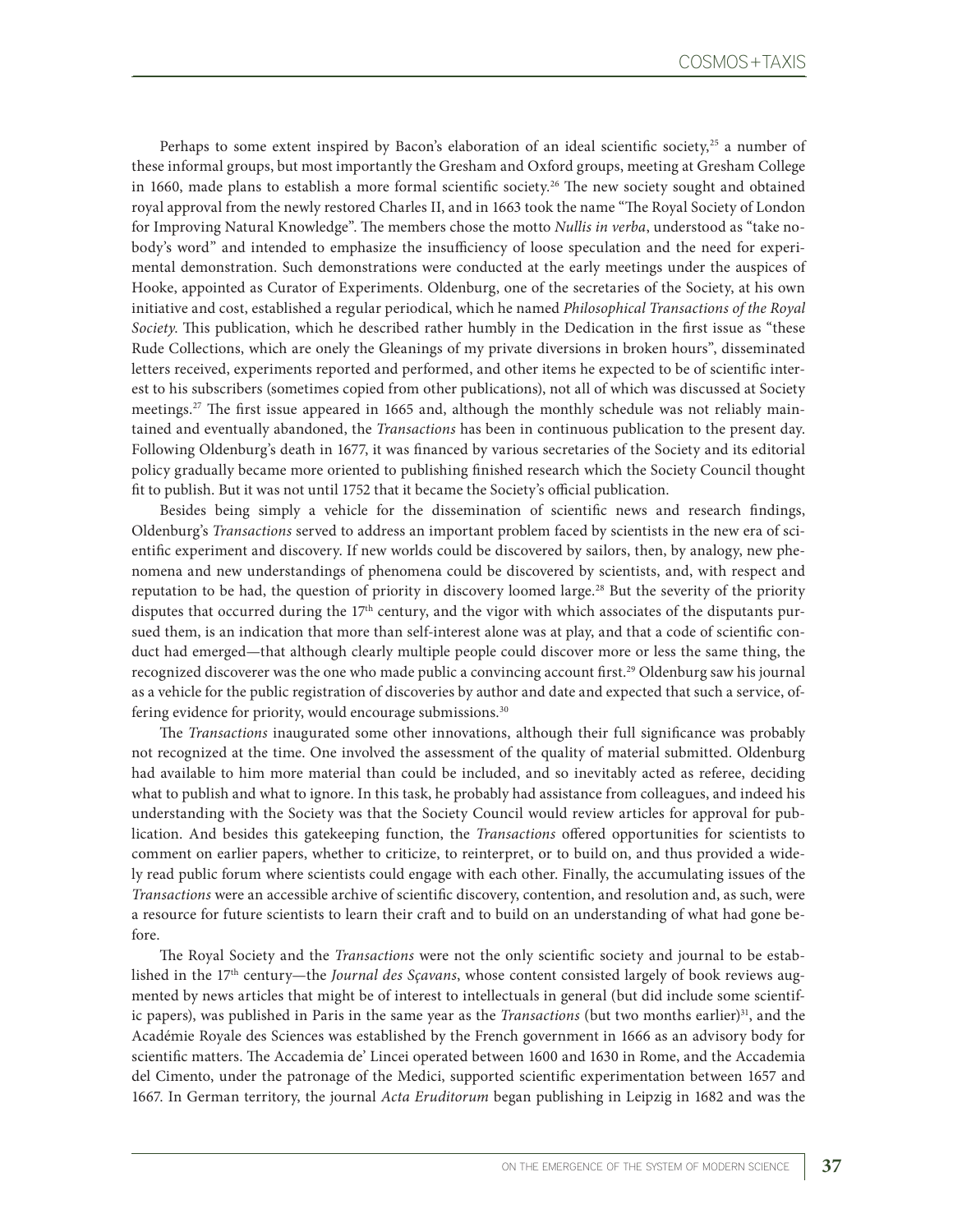outlet for the partisans of Leibniz in the priority dispute with Newton over the calculus, and the Akademie der Wissenschaften was formed in Berlin in 1700. By the end of the century there were at least eight publications containing reports of society meetings and discussions, and many of these societies, (including the Académie Royale) initially followed the policy of the Accademia del Cimento that discoveries made under the auspices of the society were represented as being made by the society, not the individual discoverer. This mode of reporting was eventually abandoned, however, and the policy of the Royal Society and the *Transactions* of registering individual credit became the norm.<sup>32</sup>

The upshot of these social and institutional innovations was that the  $17<sup>th</sup>$  century saw the vocation of science achieve social acceptability and respect, and norms for interaction between scientists become institutionalized, both of which served to support and enhance the emerging idea that knowledge was contestable and that the only authority for assessing knowledge claims, even mathematically elegant ones, was verifiable observation and experiment.33 It is at this point that the growth in scientific activity took off, slowly at first, but noticeably accelerating in the 18<sup>th</sup> century, at which point Bacon's promise of technological applications of scientific discoveries began to be realized, and the now familiar two-way interchange between science and technology established itself.

### IV. A COALESCENCE OF INNOVATIONS

The Scientific Revolution is now well over 300 years old, and the growth both in scientific results—the ability to understand and manipulate nature—and in numbers of active participants in scientific endeavor shows no indication of tapering off.34 The prestige of science in society is undiminished, and even those of the public who disagree with particular conclusions of some scientists cite other scientists for rebuttal.35 Science has become an integral part of modern culture. It is this record of continuous growth and success and aura of indispensability to society that sets this scientific revolution quite apart from those that preceded it.36 The question is: what was it about the developments in science and in the surrounding society in the 17<sup>th</sup> century that could account for such a remarkable phenomenon?

The methodological, epistemological, ideological, and institutional innovations that emerged during that century are well known, and all have been cited as causes of the Revolution.<sup>37</sup> For both Immanuel Kant and William Whewell, the key figure was Bacon, whose elaboration of the experimental-inductive method marked the clear break from Aristotelean science. Ernst Mach points to Galileo's revolutionary method of forming an abstract mathematical model and submitting its consequences to experimental test. For Eduard Dijksterhuis, the Revolution was set in motion by Copernicus, whose inspired placing of the Sun at the center of the universe, despite the work being very much in the tradition of Greek mathematical astronomy, led to the decisive innovations of Kepler and Galileo in mathematizing natural phenomena. Alexandre Koyré saw the essence of the Revolution as the emergence in the work of Galileo and Descartes of a new conception of motion which sheared it of the purposefulness with which Aristotle had endowed it and replaced that with the idea of different states of bodies in a mathematically described space, which fitted together with a new emphasis on precise measurement. Edwin Burtt also pointed to the emergence of a new mathematically oriented world view which, in the work of Copernicus and Kepler, and finally Galileo, resulted in the replacement of Aristotle's formal cause with mathematical description. Rupert Hall downplayed the empirical innovations and emphasized the new ideas involving the embrace of mathematics in describing nature in terms of lawlike regularities, a method which had possibilities for application to sciences other than astronomy and physics. Thomas Kuhn divided the sciences into two groups: the "classical sciences" (such as astronomy and physics) had their mathematically oriented upheaval in the conception of how the world is to be described, while the "Baconian sciences" (such as magnetism and chemistry) had their empirically oriented upheaval in methods of investigation. And Richard Westfall saw as crucial the integration over time, culminating with Newton, of the two separate ideals of exact mathematical description and a world view in which the underlying causes of phenomena could be deduced from experiment in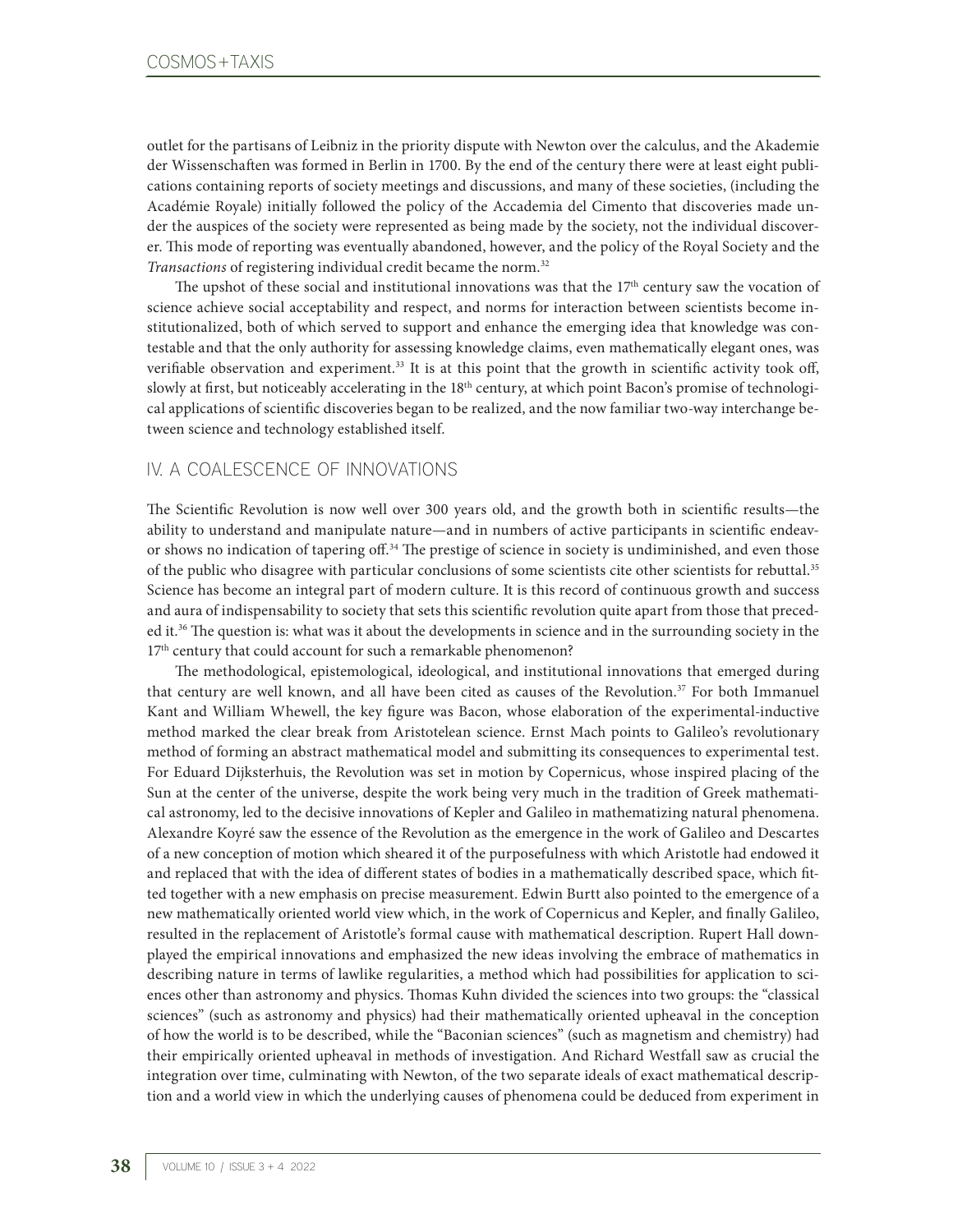terms of the motions of particles. All these authors cite, with varying degrees of emphasis, causes involving radically new conceptions of knowledge and experiment.<sup>38</sup>

Another group of authors cite causes external to the content of science, causes involving ideological and institutional changes, as necessary for the Scientific Revolution to take place. Included here are those who highlight the emancipation from religious dogma, such as Andrew White, whose polemical account of the "warfare of science with theology" had a run of popularity in the early 1900s. In contrast, Reijer Hooykaas saw an ideological shift conducive to experimental science in the aftermath of the Reformation, when the idea that scripture could be studied individually independent of authorities led to the attitude that God's other book, nature, could be approached similarly and that the answers found therein had to be humbly respected. Hooykaas also pointed to the downstream effects of the voyages of discovery in changing social attitudes in favor of an investigatory approach to nature. Robert Merton's study of the relation between science and the society in which it was embedded in the 17th century led him to point to aspects of the "Puritan ethos"—its utilitarianism, its empiricism, and its antitraditionalism—which altered social attitudes in the direction of making the new empirical approach of science commendable. Although Merton did not make the claim explicitly, his thesis has been taken as describing a driver of the Baconian side of the Scientific Revolution. George Clark proposed that the experimental method had its origin in procedures used in the emerging industrial processes and in the quantitative thinking necessary in business accounting, as well as in the new utilitarian religious attitudes. Elizabeth Eisenstein saw the availability of the printing press as enabling the wide communication and follow-up, a crucial feature of modern science not possible in a scribal culture. And Joseph Ben-David asked how it came to be, in the 17<sup>th</sup> century, that a socially acceptable and respectable vocation of science emerged and found his answer in science's compatibility with a developing ideology of progress in rational political and educational reform, an attitude shared by the sorts of men who were instrumental in forming the informal, and later formal, scientific societies.<sup>39</sup>

Floris Cohen has invoked most of the aforementioned causes in a comprehensive story of the rise of modern science in the 17<sup>th</sup> century.<sup>40</sup> He stressed the revolutionary changes that the three innovations mathematically precise laws, exploratory experimental methods, and corpuscular conceptions of reality—introduced, changes in not only the content of science but also in the conception of what constituted knowledge and how it was to be sought. As something of an afterthought, he noted the various aspects of the current societal environment which increased the chances that these developments would be pursued. When explaining the Revolution's survival, his major points were, first, that the Revolution was not snuffed out by religious and political forces thanks to the openness to innovation provided by the Reformation and the political stability following the Peace of Westphalia and the English Restoration, and second, that the potential for application (initially more hope than reality) resulted in both political endorsement in the chartering of scientific societies and societal acceptance in the growing industrial economy. If one regards, as Cohen does, the Revolution as a circumscribed episode that culminated with Newton, then that is possibly all there needs to be said, but what is not explained is the remarkable aftermath in which the science born in the 17<sup>th</sup> century has grown unabated into the cultural mainstay it is today.

In summary, with regard to the emergence of modern science, what we are left with are elaborations of necessary conditions; there is no compelling argument as to which set of them might be sufficient. And there is no viable explanation of why this particular upsurge in scientific activity, unlike all those that preceded it, has not lapsed into scientific stasis—instead, it shows continuous, even exponential, growth. So, rather than championing any particular necessary cause or set of necessary causes as providing sufficiency, the sufficient cause could be looked for in interactions between these causes. If the confluence of innovations of the 17th century resulted in the formation of a mutually supporting set of scientific processes, and if this system of processes was organized such that its interactions with its environment were adaptive in facilitating its own maintenance and growth, then the Scientific Revolution could be seen as the spontaneous formation of a radically new order of scientific endeavor and its remarkable continuance explained. This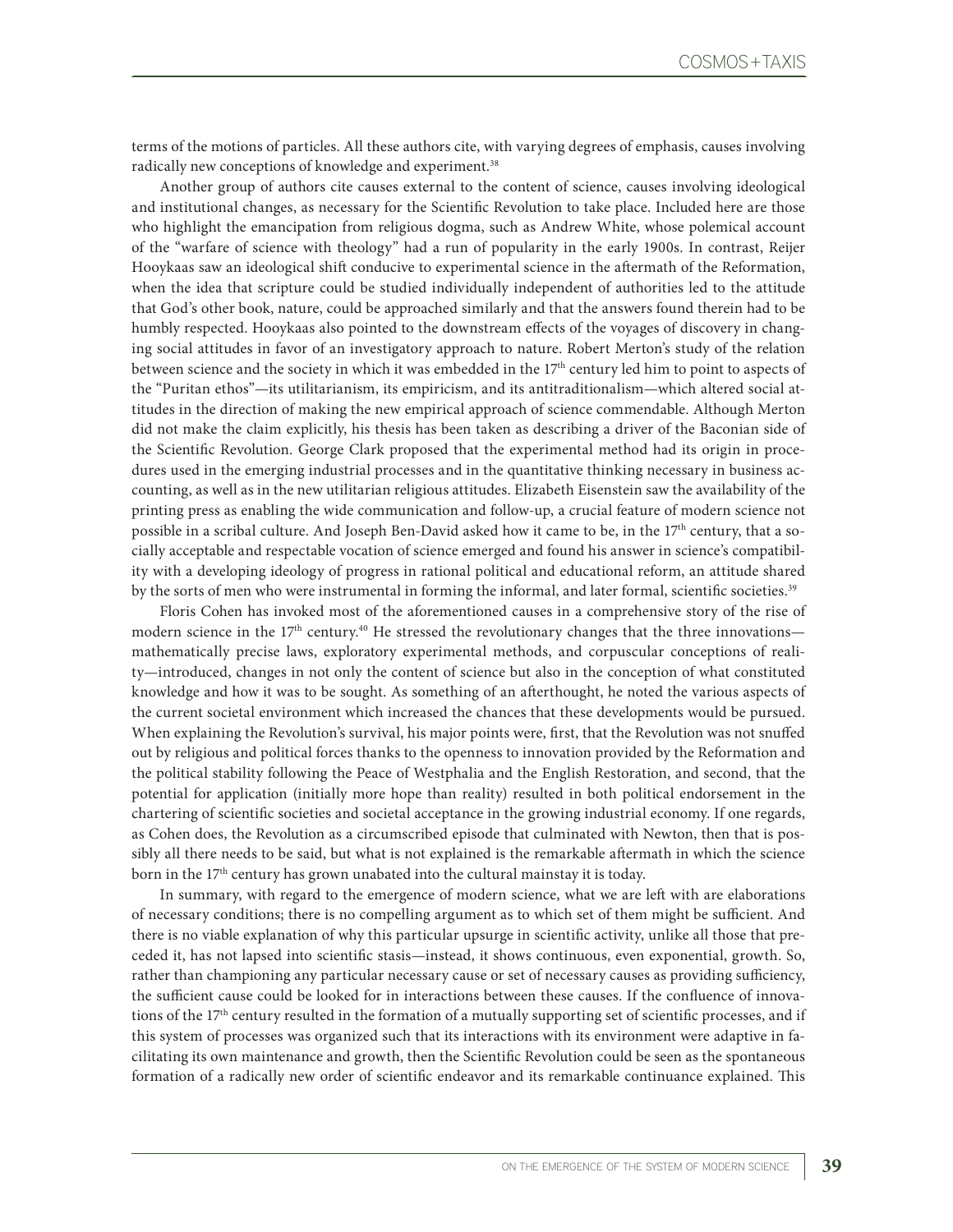amounts to characterizing the scientific community that emerged in the  $17<sup>th</sup>$  century as an autopoietic social system—in fact, more specifically, an anticipatory social system.

#### V. ANTICIPATORY SOCIAL SYSTEMS

An autopoietic system, as originally defined by the biologists Humberto Maturana and Francisco Varela, is a circumscribed physical domain in which the processes that maintain its operation are able to recreate themselves, using material and energy from the environment, but not requiring the assistance of any outside process. In other words, an autopoietic system is an operationally closed but thermodynamically open self-organizing and self-maintaining system. Maturana and Varela were building on the work of earlier systems biologists, particularly Ludwig Bertalanffy, to characterize the properties of living cells. Bertalanffy's approach to understanding self-maintaining biological systems, which was followed up and extended by Robert Rosen, was to emphasize the organization of the internal processes rather than the organization of the physical matter—in fact, he held that the former determined the latter.41 This is because in autopoietic systems it is the functional processes that persist, whereas the physical components are continuously being reconstituted by the functional processes with the help of inputs from the environment.

Turning to the consideration of systems of social interaction, it is evident that, while there are suggestive commonalities at a very general level, the analogy with biological autopoiesis is a limited one. Thermodynamic openness is an obvious commonality. And the property of persistent functional processes operating on changing internal components can be seen in certain circumscribed social arrangements specifically, in communities, where the norms of interaction that are understood and generally adhered to by the members of the community are symptomatic of the repeated exercise of specific types of functional processes.42 But, whereas in biological systems the functional processes are implemented by the chemical action of some of the material components (enzymes, for example), in social systems the processes are implemented by the purposeful actions of the members of the system and the internal components produced and acted on can be intangible (expressed ideas, for example) as well as material.43 And, to qualify for the designation "autopoietic", the functional processes in the social system would have to be a closed set, in which the inputs of any process were provided as outputs of at least one of the other processes.<sup>44</sup>

Simple biological autopoietic systems can maintain their integrity by reacting to changes in internal state by negative feedback to maintain homeostasis. But openness to the environment allows for greater flexibility in the face of environmental changes via anticipation, where there is some ability to attempt to predict possible future states of the environment and their impact on the system itself. For example, some plants anticipate future cold weather and set in motion adaptive responses to it by sensing changes in day length—in effect, they have a simple internal model relating present day length to future temperature. In more complex systems with a facility for memory, the anticipatory responses can be modified by experience.<sup>45</sup> Perhaps the most complex anticipatory system known is the human brain, a system in which an internal model of the environment is maintained, is employed in the prediction of possible future situations and the preselection of suitable actions, and is modified by experiences of success and failure.<sup>46</sup> In general, a system is anticipatory if it implements within itself a model of itself and of its environment—a model which constitutes the system's knowledge—which allows it to change state on account of the model's predictions as to a future situation. The change of state may result in actions on the environment, or simply in dispositions to act. And the system's input from the environment may be processed within the system to confront, and perhaps modify, the model—for the model to be useful for anticipation, the system must be capable of learning, *i.e.*, adjusting its model to reflect experience of reactions from the environment.<sup>47</sup>

Arguing by analogy from these attributes of a biological anticipatory system, a social system would be autopoietic and anticipatory if it were materially open to its environment and contained the following sets of processes which form a functionally closed cycle:

• Investigative processes, which act on the environment and register and record the environment's reactions.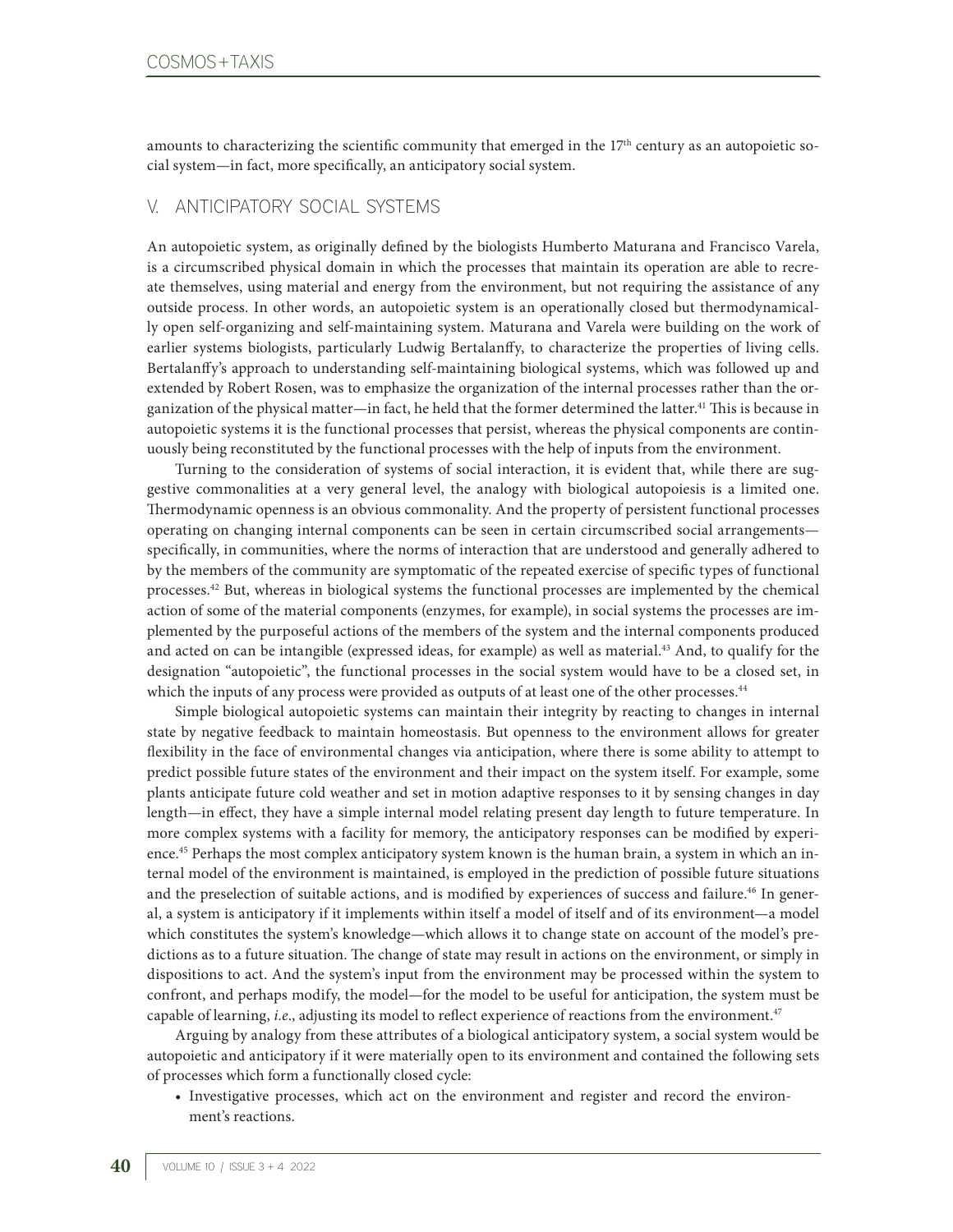- Assessment processes, which assess these results for coherence and reliability and update the system's knowledge base.
- Anticipatory processes, which hypothesize future states and appropriate system actions with the aid of the system's knowledge base.
- Selection processes, which perform a culling operation on these hypotheses, selecting those considered actionable as plans forwarded to the investigative processes.

These processes are activated by the actions of the system's members who, like all individuals, "pursue happiness" according to their own subjective values, but are constrained (in large part, but not completely) by the norms that operate within the system and the available modes of interaction. The members are maintained by resources coming into the system from the environment. The system being open, phenomena in the environment can, in principle, be inputs to any of the system's processes. Outputs generated within the system are also, in principle, available as inputs to other processes and, depending on their implementation, parts or all of them may be visible to the environment. The processes of anticipation and selection, which bridge the system's knowledge and its plans for investigation, could, since their outputs are generated by assessments of an uncertain future, be termed "entrepreneurial".

The following is a schematic representation of the fundamental process organization of such an anticipatory social system, showing the self-sustaining cycle of social processes just described—investigation, assessment, anticipation, selection, investigation—together with their critical inputs and outputs. Processes are shown in bold within the system boundary; process outputs are indicated by closed-headed arrows and inputs by open-headed ones:



It is to be emphasized that this is a model of the organization of the processes within the system, not of the system's members. There is no necessary one-to-one association of members and processes—individuals may, and often do, participate in more than one of these processes. While the process organization is quite straightforward, the network of relationships and interactions between members can be a complex one of both competition and cooperation as members pursue their own interests under the constraints of the norms of behavior that emerge within the system and the modes of interaction provided by the system's processes.

It remains to be demonstrated that the confluence of scientific innovations in the  $17<sup>th</sup>$  century provided the norms and functional processes necessary for the emergence of such an anticipatory social system and the built-in incentives for its growth.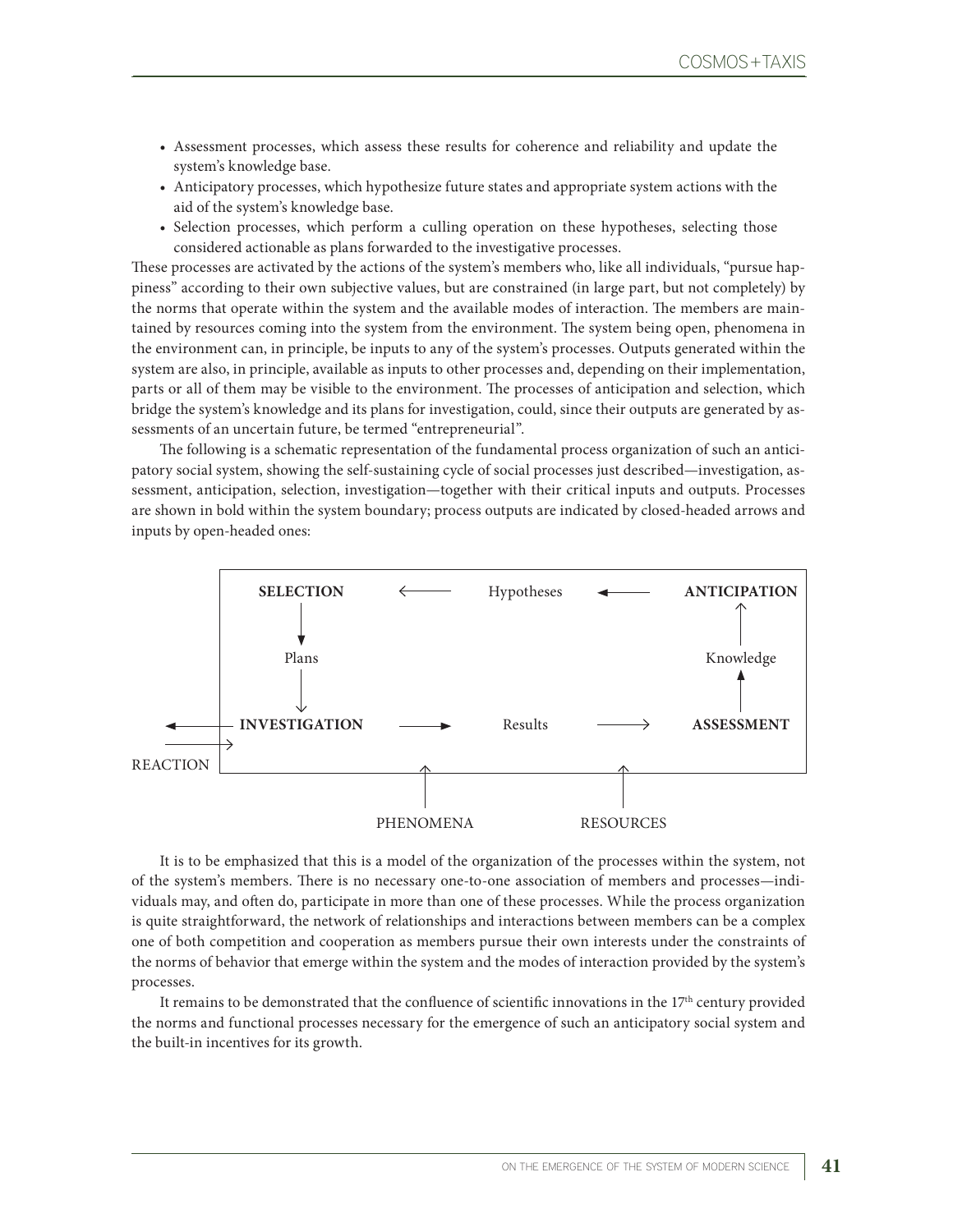# VI. THE SYSTEM OF SCIENCE

Perhaps the most fundamental of the scientific innovations of the  $17<sup>th</sup>$  century was the radical change in the conception of scientific knowledge. No longer was knowledge thought of in terms of deduction from an overarching authoritative scheme, and no longer could ingenious and elaborate constructions designed to "save the appearances" be acceptable as providing an understanding of phenomena. Instead, nature was to be actively investigated by probing experiment. The plans for such experimental action could be based on suggested mathematical generalizations or on inductions from previous observation, but whatever the source it was the reaction from nature that was to determine whether the suggested understandings were plausible or defective. A strong indication that the idea that active experiment was the final arbiter of truth had taken hold in the minds of the scientists of the time is evident in the Royal Society's motto, *Nullis in verba,* which was dismissive of speculation not backed up by experiment.

If knowledge were to be discovered and not simply deduced, then knowledge was mutable, and could be added to or corrected, depending on how the experimental results were understood and assessed. And here is where the genius of the Oldenburg innovations can be seen. There is an inevitable subjective component in the assessment of experiments—the results could be questioned, the apparatus judged unreliable, the experimenter considered incompetent, or complicating phenomena identified. Or the results could be ignored or dismissed out of hand because they did not conform to ingrained expectations. The resolution that Oldenburg provided for this pervasive problem was to enable the wide publication among scientists of experimental results and commentaries on them, so that assessment could take place in open discussion, and when (or if) a consensus emerged, it could be taken (at least provisionally) as an update to existing scientific knowledge. Without the availability of the printing press, this wide and timely distribution of purported facts and probing opinions would have been much more difficult, to the point of impracticability. This arrangement instantiated a decentralized process of systemic learning from experience in which there was no overriding personal authority, although reputational effects (which, in principle at least, reflected previous reliability) would mean that some assessments were more influential than others.

The access to widely distributed publication also played a large part in both fostering and constraining scientific entrepreneurship. Hypothesizing about scientific matters was certainly not a new activity in the  $17<sup>th</sup>$  century, but its character changed with the new conception of knowledge and the new immediacy of exposure to criticism. Newton was famously dismissive of hypothesizing in the sense of loose speculation—"I feign no hypotheses" was the credo he added to the second edition of the *Principia*—and he insisted that scientific propositions be inferred from, and consonant with, the phenomena. Further constraining speculation was the acknowledged success of the use of mathematics for formulating coherent hypotheses, and this influenced the reception that published hypotheses met with in the scientific community. On the other hand, with the concepts of discovery and discoverer at play, there were rewards to be had for putting forward a viable hypothesis (and being the first to publish it), and this induced a competitive element into the process. For the first time in such an organized manner, scientific hypothesizing became the process of formulating anticipations of empirical phenomena based on an existing (and growing) base of knowledge,<sup>48</sup> an activity consistent with the age-old drive of curiosity but now hedged about with the possibility of both reputational costs and benefits.

With the new focus on experiment, both informal groups and, later, formally organized ones such as the Royal Society provided facilities where scientific experiments could be carried out. This, again, was the implementation of an entrepreneurial process, motivated of course by curiosity but also by the reputational rewards of discovery. Hypotheses (whether published or developed personally by the experimenter) can provide the rationale for experimental plans, but experimentation is neither a cost-free activity nor one certain of success, and so, given such constraints and likely faced with more hypotheses than can reasonably be addressed, a process involving selective judgement in the face of uncertain future outcomes is required. And again, the new institution of publication within the scientific community of results and hypotheses and the commentary on them is a vital innovation, for it provides considered reasons why particular hy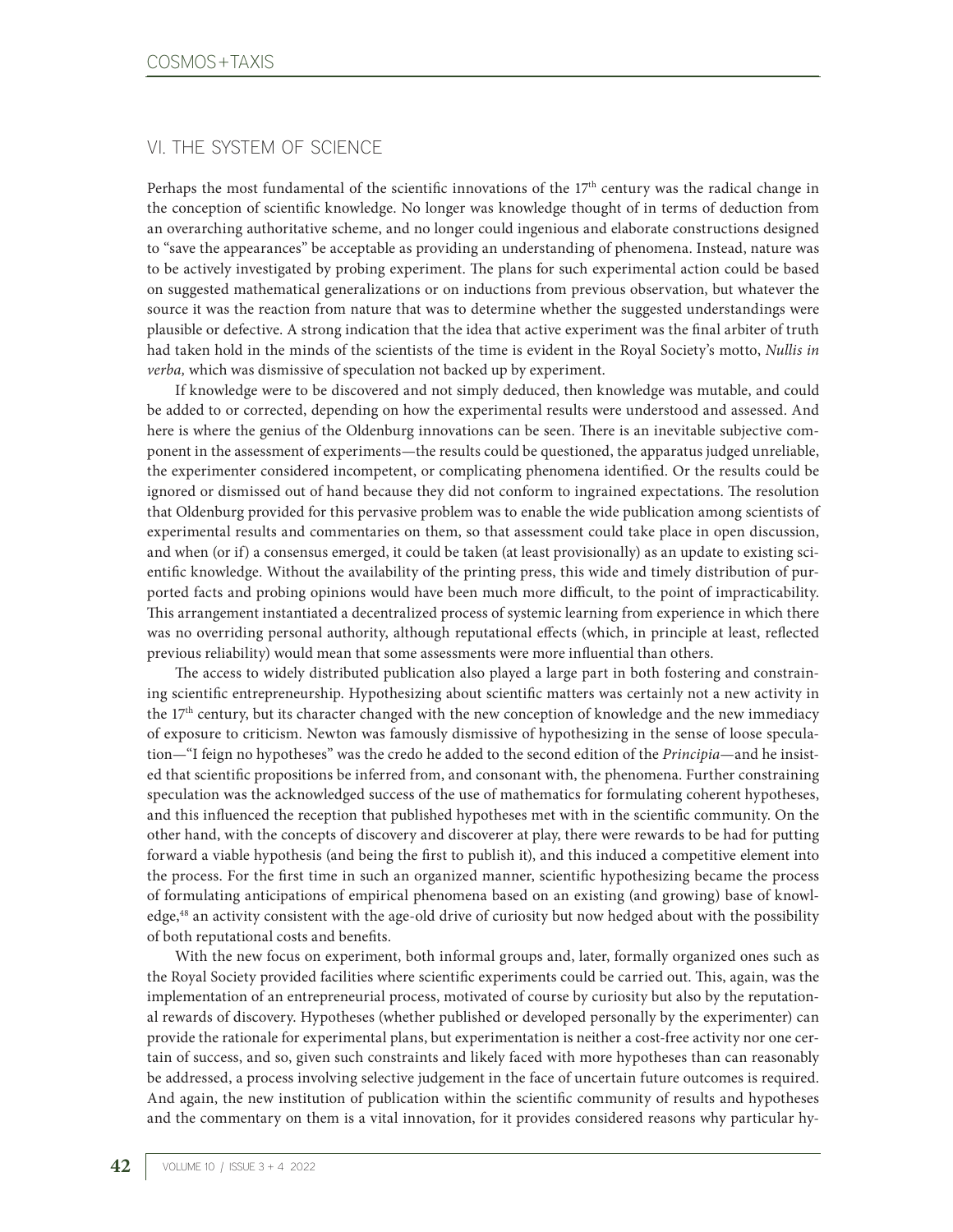potheses might or might not be confirmable and thereby reduces the inherent uncertainty of the selection process. The practice of vetting submissions for approval for publication (a process which has grown into the now-familiar refereeing procedure) was also a helpful element in the culling process.

The final components for completing this system of science, for adding a driving force to the closed cycle of social processes just described—investigation, assessment, anticipation, selection, investigation—and for imbuing the system with the propensity to grow, are to be found, respectively, in Oldenburg's innovation of ensuring credit to authors of publications, and in the societal attitudes promoted by Bacon through which scientific work came to be seen as a respected and valuable activity. There may be several motivations for a person to adopt science as a vocation, and possibly the major one—certainly the one most often cited by scientists themselves—is curiosity and the promise of pleasure in its satisfaction.49 But reputation amongst one's peers is also a natural motivation, whether openly acknowledged or not, and is the criterion of success in science (even if sometimes, unfortunately, it is only achieved posthumously), and the explicit recognition of personal contribution (an innovation which has grown into the norm of citation) is crucial for grounding that motivation in a tangible form.<sup>50</sup> The new system of science thereby presented strong incentives for intelligent people to enter a profession which was socially valued and supported, and which offered realistic opportunities for pursuing satisfying endeavor and obtaining recognition of success. And shortage of work for a growing number of participants was not likely to be a problem—in stark contrast to a system of knowledge based on deductions from an authoritative source, a system in which knowledge is based on experiment is open-ended, as technological innovations stemming in part from that experimental activity allow for more and more extensive and finely detailed investigation of what is an effectively (and may be actually) infinite nature.

#### VII. SUMMING UP

The 17<sup>th</sup> century in Western Europe saw a significant phase change in social space, out of which emerged a new social order—the system of modern science—that was stable, closed and self-maintaining in its process structure (but open to the environment for material resources obtainable from a growing and liberalizing economy), and possessing an inbuilt propensity to grow.<sup>51</sup> The methodological, epistemological, ideological, and institutional innovations that were developed and adopted during that century combined to enable the formation of such an order. None of them was sufficient in itself, but together they provided the building blocks for a social arena in which people with an exploratory attitude, executing the procedures that formed the new arrangement, could pursue their interests with reasonable hope of some positive return. The success of this social arrangement has been such that, today, any discipline with pretensions to be scientific organizes its community of practitioners along the lines pioneered in the 17th century and first fully realized in the sciences of physics and astronomy.<sup>52</sup>

The characteristics of this new system of science suggest that it can be modeled as an anticipatory social system, a closed system of processes whose outputs include a structure which can serve as the system's internal model of itself and its environment and which can be updated based on internally assessed experience of the environment. The body of scientific knowledge—a mutable complex of current consensus assessments of theories and methods is that structure which serves as that internal model.<sup>53</sup> The hypotheses and judgments of scientific entrepreneurs (which are the anticipatory element of the system affecting its research propensities), the environmental feedback from investigations, and the assessments of hypotheses in the light of that feedback are all transmitted within the system by the agency of repeated publication and citation transactions through which scientists engage with each other.

It is only by conceiving of science as a system—in particular, as an anticipatory system—that the reason why the scientific and societal innovations of the  $17<sup>th</sup>$  century were able to combine with such spectacular effect can be understood. Individual contributions, brilliant as they were, were not sufficient to produce such a lasting effect, just as they had not been in the past. Thinking in terms of systemic properties, such as knowledge, anticipation, and assessment, and differentiating them from their counterparts as properties of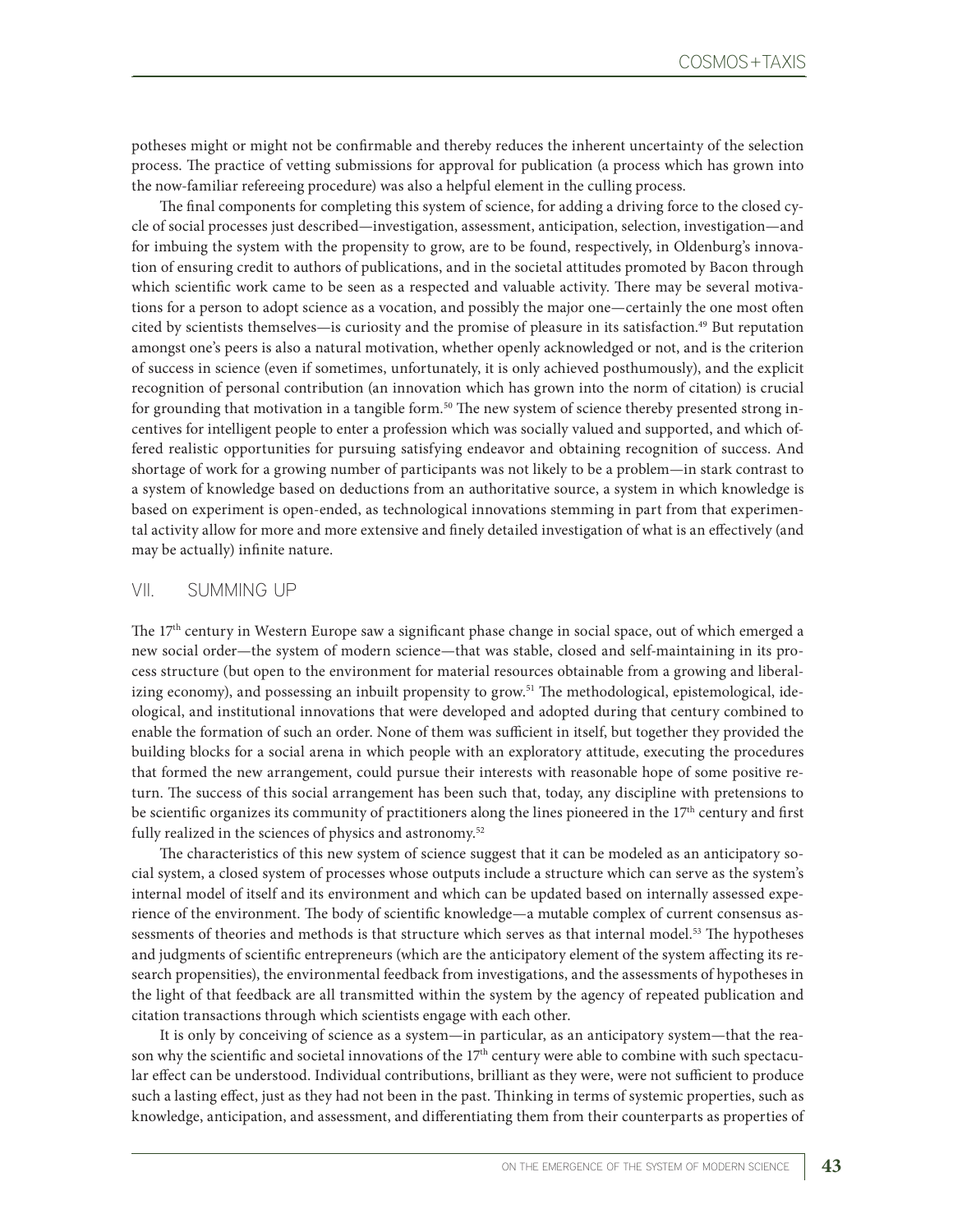individuals—certainly without denying the importance of the lower-level individual activities that produce these systemic properties—can have a very productive place in social theory. And the use of such "systems thinking" in understanding the phenomenon of the emergence and persistence of modern science is just such a case.<sup>54</sup>

### NOTES

- 1 According to Cohen (1994, ch. 2), although the revolutionary character of the period was recognized as early as 1756 in d'Alembert's *Encyclopédie*, it was first Koyré (1939) and then Butterfield (1949) who gave the singular term currency with historians of science, even though the boundary dates, particularly the starting date, vary considerably from author to author. Wootton (2015), for example, picks Tycho Brahe's observation of a nova in 1572 as his starting date. But the idea has not been without controversy. Kuhn (1962) finds at least four separate revolutionary "paradigm shifts" in the 16th and 17th centuries, but in a later work Kuhn (1977, ch. 3) returns to the concept of a single scientific revolution as a paradigm shift but encompassing only the classical physical sciences. Shapin (1996, p. 1) cast scorn on the notion that any single event could initiate a decisive change in how natural knowledge was perceived or obtained. In the same skeptical vein, it has been questioned, for example by the historian Jan Golinski in 1988, as quoted by Cohen (1994, p. 499), "whether the notion of a coherent, European-wide, Scientific Revolution can survive continued historiographical scrutiny" as more detailed historical research has uncovered difficulties in explanations based on it. However, Cohen (2015), dealing explicitly with such difficulties, has developed a detailed and convincing account of the Scientific Revolution as a unique confluence of a specific series of developments during the 17th century.
- 2 An obvious omission from this list of "golden ages" is the European scientific Renaissance of the 16th century, triggered by the fall of Constantinople which enabled the release and subsequent translation of original Greek documents including, significantly, some works of Archimedes. Butterfield (1949) includes this period as part of the Scientific Revolution, dating its beginning at 1500. Maier (1949) considers the Renaissance (coupled with the earlier medieval European developments) as (p. 5) "the first stage of a grand development process of which the second and decisive stage falls in the 17th century". See also Maier (1982). For the purposes of this paper, it matters not whether the scientific developments of the 17th century constituted a separate revolution, marking a clear break from Renaissance thinking, as Cohen (2015) argues, or the second and final stage of a longer series of changes—what is important is that the 17th century developments were decisive in establishing a revolutionary new regime of scientific activity.
- 3 Cohen (2015, p. 26) dates the end of Greek science's golden age at the death of Hipparcus in about 150 BCE. He does not claim that there were no original Greek thinkers subsequent to this—Ptolemy and Galen in the 2nd century certainly stand out—but these were isolated cases. There were similar cases after the end of the other golden ages, but none of these represented a sustained revival in intellectual progress.
- 4 Cohen (2015, p. 263) is clear about the uniqueness of this revolution: "The enduring survival of the new natureknowledge broke with all historical precedent. What we have become used to in our day, the unbroken growth of the scientific enterprise, is the big exception in world history and as such demands an explanation."
- 5 See, for example, Windelspecht (2001). Even contemporaries who were not scientists could see that a major revolution in scientific achievement was in progress—an example, quoted by Cohen (1994, p. 1), is the poet Dryden (1668), who (not without some exaggeration) asked "Is it not evident, in these last hundred years … that almost a new Nature has been reveal'd to us? that more errours of the School have been detected, more useful experiments in Philosophy have been made, more Noble Secrets in Opticks, Medicine, Anatomy, Astronomy, discover'd, than in all those credulous and doting ages from Aristotle to us?".
- 6 For example, to explain the fact that a pendulum bob does not stop at its lowest point, the notion of "impetus" acquired during the downswing was proposed, providing a mover for the upswing. Grant (1971) notes that, while problems like this were addressed, it was done piecemeal as disparate (and not necessarily consistent) amend-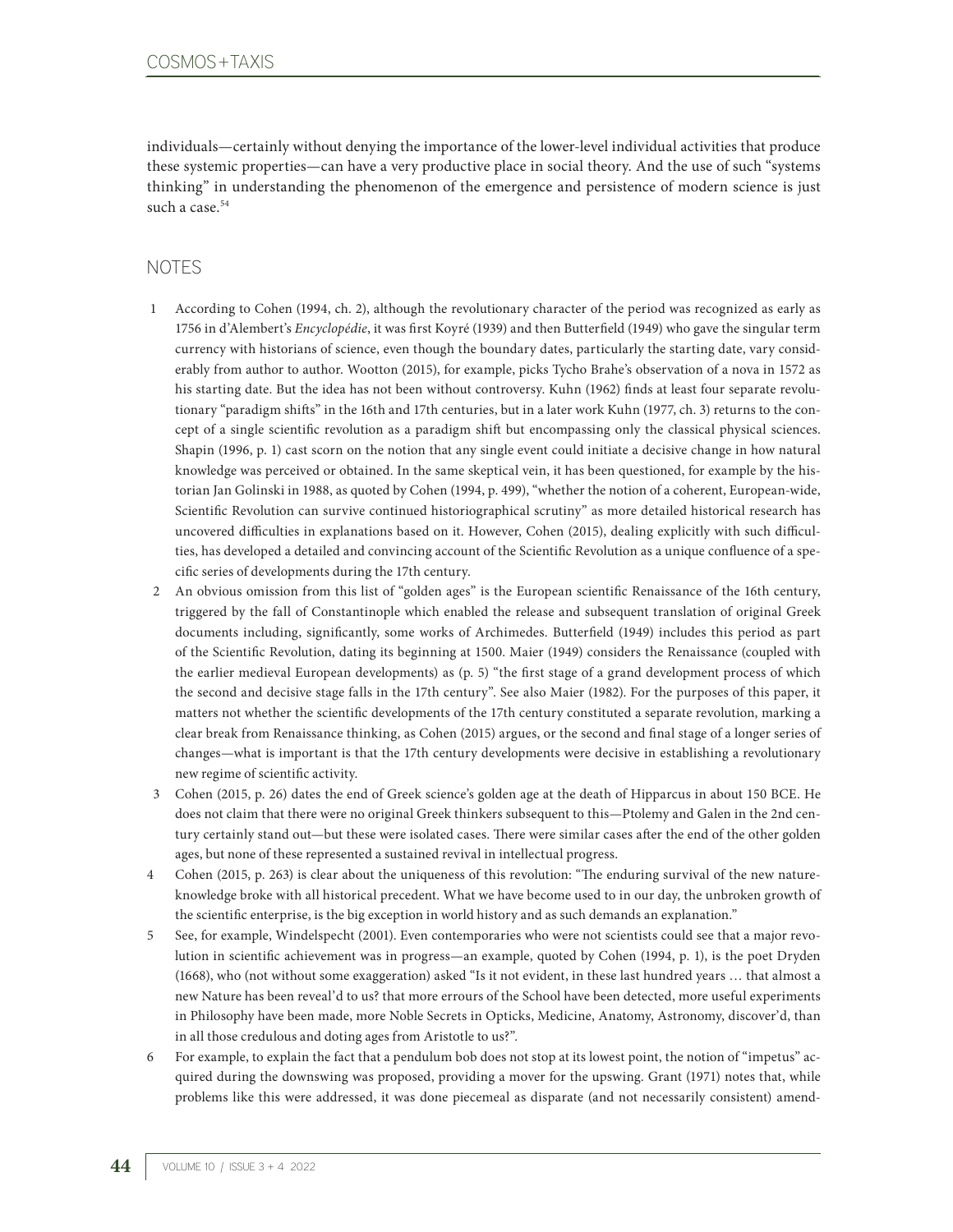ments within the Aristotelean system, and the system itself, with its top-down explanatory orientation, remained intact.

- 7 The classic case of such simulation was Ptolemy's ingenious astronomical model with its proliferation of epicycles, which provided a workable vehicle for prediction of planetary orbits. It maintained the ideal of circular motions in the heavenly sphere, while "saving the appearances" of irregular planetary motion.
- 8 In detailed and realistic anatomical rendering, Vesalius had an unpublished predecessor in Leonardo da Vinci, who made a series of drawings based on dissections in the early 1500s.
- 9 In Bacon's (1620, p. 28) words: "the real order of experience begins by setting up a light, and then shows the road by it, commencing with a regulated and digested, not a misplaced and vague, course of experiment, and thence deducing axioms, and from those axioms new experiments". Also (p. 36): "The true labor of philosophy … neither relies entirely or principally on the powers of the mind, nor yet lays up in the memory the matter afforded by the experiments of natural history and mechanics in its raw state, but changes and works it in the understanding." To get a feeling for the unworkability of his specific methodological recommendations, see his illustration (pp. 56-77) of the study of the various phenomena that he takes to be associated with heat (or the lack of it).
- 10 See Cohen (2015, pp. 129-135), who summarizes (p. 135): "In a gradual process around 1600, practically oriented, accurate observation is condensed into fact-finding experiment, where artifices are increasingly employed to force the manifestation of natural phenomena which would not have appeared of their own accord."
- 11 Kepler's Laws are: 1. The planets' paths are elliptical, with the Sun at a focus; 2. Each planet-Sun line moves over equal areas in equal times; 3. The ratio of the squares of the periods of any two planets is equal to the ratio of the cubes of their average distances from the Sun. The first two laws were published in Kepler (1609) and the third in Kepler (1619).
- 12 Galileo's desire to provide a mathematical description of motion arose from his study of the works of Archimedes. Although he failed in an attempt to apply Archimedean statics to the problem, he was able to surmount the difficulties with a more dynamic approach. See Rose (1975) and Cohen (1994, p. 284).
- 13 Galilei (1638) is a final summary by Galileo of his research. For extensive treatments of Galileo's work, see Koyré (1939) and (for an answer to Koyré's skepticism regarding the precision of Galileo's measurements) Drake (1978).
- 14 The *Principia Mathematica,* Newton (1687), contained the exposition of his "system of the world". His later work, Newton (1704), systematically followed the methodology of deducing mathematical generalizations from observation which were then subjected to experimental tests carefully designed both to confirm the generalizations and to exclude possible competing explanations. As he noted in his introduction (p. 7): "My Design in this Book is not to explain the Properties of Light by Hypotheses [i.e., loose speculation], but to propose and prove them by Reason and Experiments". For a comprehensive personal and scientific biography of Newton, see Westfall (1980).
- 15 See Kuhn (1977, pp. 41-46), who arranged the scientific disciplines of the 17th century into two clusters: the "classical physical sciences" such as astronomy and geometrical optics (to which he added the new study of motion), and the newly emerging "Baconian sciences".
- 16 Mokyr (2017, p. 105) puts this point forcefully: "Newton singlehandedly combined the deductive powers of mathematical modeling with Baconian stress on experimental data and observations, showing that the two were not only capable of coexisting in the same mind but could actually be complementary. The combination of his formidable mathematical and analytical skills with his continuous reliance on empirical and experimental data was regarded in his own day as a shining example that lesser scientists could only hope to mimic."
- 17 Ironically, Descartes' mode of theorizing—an overall conception based on unassailable principles from which local explanations can be deduced—is very reminiscent of that of Aristotle.
- 18 Cohen (2015, pp. 218-240) provides a compelling story of the activities of Huygens, Boyle, Hooke, and Newton in achieving an integration of the three different epistemological and methodological approaches to knowledge.
- 19 Ben-David (1971, pp. 40-41), a sociologist, placed much importance on the lack of societal legitimization as a reason for Greek scientific decline: "The newly differentiated role [of the independent scientist] was never given a dignity comparable to that of the moral philosopher. Independence from philosophy was a decline and not a rise in the status of the scientists. … [The] few astronomers, mathematicians, natural historians, and geographers who worked mainly in Alexandria were completely isolated from any general intellectual or educational move-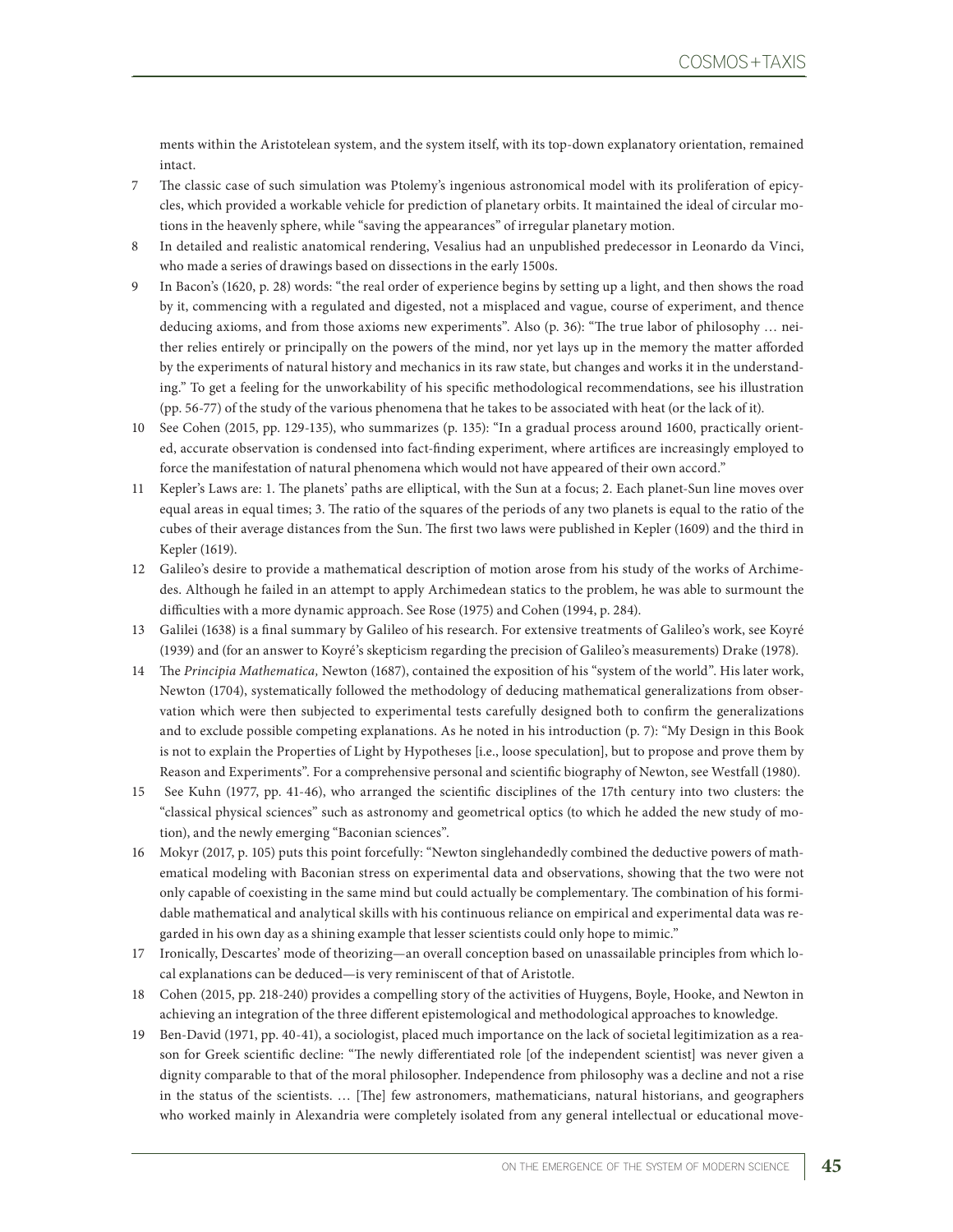ment. [And so] specialized science lost its moral importance. … As a result, the role did not develop any further and, starting from the second century BC, scientific activity declined."

- 20 See Ben-David (1971, pp. 65-69) and Cohen (1994, pp. 367-374). For a quick summary of the economic, religious, and political changes that took place during the 16th century in Europe, see the article in Encyclopedia Britannica at https://www.britannica.com/topic/history-of-Europe/The-emergence-of-modern-Europe-1500-1648.
- 21 Ben-David (1971, pp. 65-66) emphasized the importance of these social developments, asserting that "fortunately for the development of science … there existed in Northern Europe a mobile class whose aspirations, beliefs, and interests—intellectually as well as economically and socially—were well served by the utopian claims made on behalf of science. ... Thus, when the ebbing tide of science, which was receding from the scientific circles and academies of Italy, finally touched France and England, its direction was reversed." Merton (1938, pp. 453-454) emphasized the role of the English Protestant Puritans, asserting that "through the psychological sanction of certain modes of conduct [the Puritan ethos] made an empirically founded science commendable rather than, as in the medieval period, reprehensible or at best acceptable on sufferance. In short, Puritanism altered social orientations. It led to the setting up of a new vocational hierarchy, based on criteria which inevitably bestowed prestige upon the natural philosopher. … And one of the consequences of Puritanism was the reshaping of the social structure in such a fashion as to bring esteem to science." See also Ben-David (1985).
- 22 For a detailed discussion of Bacon as a "cultural entrepreneur", see Mokyr (2017, pp. 70-98). Bacon (1592, p. 216) was an impassioned and effective promoter of the promise of science: "Is not knowledge a true and only natural pleasure, whereof there is no satiety? Is it not knowledge that doth alone clear the mind of all perturbation? … But is this a vein only of delight, and not of discovery? of contentment, and not of benefit? Shall he not as well discern the riches of nature's warehouse, as the benefit of her shop? Is truth ever barren? Shall he not be able thereby to produce worthy effects, and to endow the life of man with infinite commodities?"
- 23 According to Ornstein (1913, p. 67): "Enthusiasm for experimentation and the widespread interest it aroused apparently led those devoted to science to enter into more or less formal affiliations. The rich and noble amateur devoted some of his wealth to gathering about him men who would jointly experiment and benefit by this collaboration. The professional scientist would become the center of people who joined him for instruction and whom he needed for assistance."
- 24 A fuller list of some of the major participants in these groups, and a good picture of the range of topics discussed, is contained in John Wallis's autobiography, in Scriba (1970, pp. 39-40).
- 25 Bacon (1626) set out his vision of a societal institution expressly dedicated to scientific documentation and research which he called "Saloman's House".
- 26 According to the Royal Society's website at https://royalsociety.org/about-us/history: "The very first 'learned society' meeting on 28 November 1660 followed a lecture at Gresham College by Christopher Wren. Joined by other leading polymaths including Robert Boyle and John Wilkins, the group soon received royal approval". Wren's lecture and the first meeting were in fact three years apart, as the following extract from the history of Gresham College, Chartres & Vermont (1998, pp. 30-32), makes clear: "In 1657, … Christopher Wren … gave his inaugural lecture as Professor of Astronomy. … Wren's inaugural lecture was also a kind of manifesto of the new science … Three years after this seminal lecture, the monarchy was restored and the scientific network which centred on Gresham College played a crucial part in the meetings which led to the formation of the Royal Society. The entry in the first journal book of the Society dated 28 November 1660 reads thus: 'These persons according to the usual custom of most of them met together at Gresham College to hear Mr. Wren's lecture. Robert Boyle, William Petty and others were there. After the lecture was ended, they did according to the usual manner withdraw for mutual converse. Where among other things that were discoursed of, something was offered about the design of founding a college for the promoting of physico-mathematico experimental learning.' There follows a discussion on the constitution and a great deal of time was spent on this subject."
- 27 Moxham (2016, p. 466) notes that the *Philosophical Transactions* "though widely acknowledged as the first scientific periodical, was intended by its founder as a commercial enterprise predicated on his privileged access to the latest natural-philosophical goings-on rather than an editorially neutral vehicle for presenting research in finished form". Nonetheless, Oldenburg did not himself make appraisals of any knowledge claims other than to accept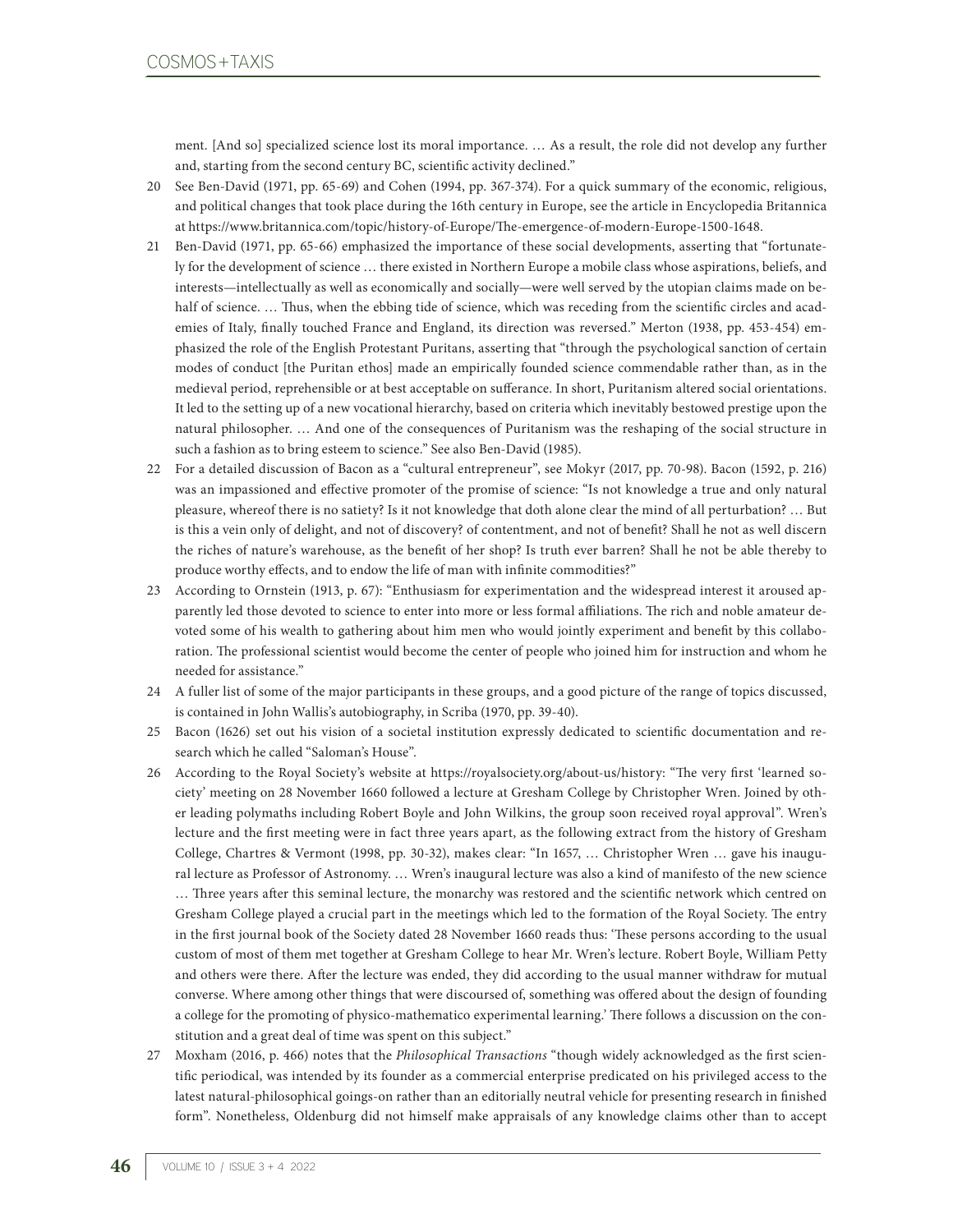them for publication, and so (p. 478), by "bringing disparate communications on related subjects into one place Oldenburg helped to create, for highly interested commercial reasons, an ideal of disinterested communication".

- 28 For a survey of many priority disputes occurring during the 16th and 17th centuries, see Wootton (2015, pp. 112-119).
- 29 According to Merton (1957, p. 639): "To say that these frequent conflicts over priority are rooted in the egotism of human nature, then, explains next to nothing; to say that they are rooted in the contentious personalities of those recruited by science may explain part, but not enough; to say, however, that these conflicts are largely a consequence of the institutional norms of science comes closer, I think, to the truth."
- 30 In letters to Boyle in late 1664 discussing plans for the new journal, Oldenburg observed that "We must be very careful as well of regist'ring the person and time of any new matter, as the matter itselfe, whereby the honor of the invention will be reliably preserved to all posterity" and, further, that "all ingenious men will thereby be incouraged to impact their knowledge and discoverys". These letters are in the RS Archives—see https://en.wikipedia. org/wiki/Philosophical\_Transactions\_of\_the\_Royal\_Society.
- 31 To get a good picture of the differences in content between these two journals, see Banks (2009).
- 32 For a detailed discussion of scientific societies, journals, and other publications in the 17th century, see Kronick (1962), and in particular (pp. 113-117) for a citing of the policies of non-attribution in society proceedings. The notion that discoveries should not be individually credited was probably a reflection of the influence of Bacon's urging that science should be an endeavor pursued for the common good of society. Prior (1954, p. 362), discussing Bacon's ideal conception of a man of science, notes that, for Bacon, "If the fatal sin against the canons of true science is pride, the all-embracing virtue is charity." But this ideal did not work well in practice—according to Middleton (1971, pp. 327-328), Borelli, a prominent member of the Accademia del Cimento, grew disenchanted with the sharing of credit and left the society, soon after which it disbanded. Ornstein (1913, p. 91) also refers to the "intense jealousies" which festered as a result of the credit-sharing policy.
- 33 It should be understood that the absolute authority of empirical data is an ideal. Scientists, for good reasons, will summarily reject apparently confirming observations and will decline to repeat them if the theory in question seems in their judgment to be highly implausible. Michael Polanyi (1967) explains this aspect of scientific behavior very clearly, with examples, and sums up as follows (p. 536): "A vital judgement practised in science is the assessment of *plausibility*. Only plausible ideas are taken up, discussed and tested by scientists. Such a decision may later be proved right, but at the time that it is made, the assessment of plausibility is based on a broad exercise of intuition guided by many subtle indications, and *thus it is altogether undemonstrable. It is tacit.*"
- 34 One measure of the growth of science is provided by Bornmann & Mutz (2014, p. 2215), who report: "We have looked at the rate at which science has grown since the mid-1600s. In our analysis of cited references we identified three growth phases in the development of science, which each led to growth rates tripling in comparison with the previous phase: from less than 1% up to the middle of the 18th century, to 2 to 3% up to the period between the two world wars and 8 to 9% to 2012. For a survey of various ways in which measurement of the growth of science has been attempted, see Gilbert (1978).
- 35 The prestige of science in modern society is such that the *ad hominem* tagging of an intellectual opponent as a "science denier" packs significant emotional punch. Shapin (1995, p. 390) affirms this underlying trust in science itself: "The homage paid to science is best evident in the very existence of a public stock of formal natural knowledge. All those who believe that the earth goes around the sun, that DNA is the genetic substance, that there are such things as electrons, and that light travels at 186,000 miles per second are, by so believing, doing scientists honor. Nor is that honor restricted to blind acceptance. … Legitimate concerns over the 'use' and 'consequences' of scientific knowledge do not affect the honor paid to science: the very problems that science is said to generate flow from the recognition of its potency."
- 36 Cohen (1994) discusses in some detail the lack of longevity in the periods of scientific activity in Greece (pp. 241- 260), in medieval Europe (pp. 260-267), in the Islamic world (pp. 384-417), and in China (pp. 439-482).
- 37 The following one-sentence descriptions of the views of various historians writing on the subject of the causes of the Scientific Revolution are obviously totally inadequate at capturing the detail, the nuance, and even the con-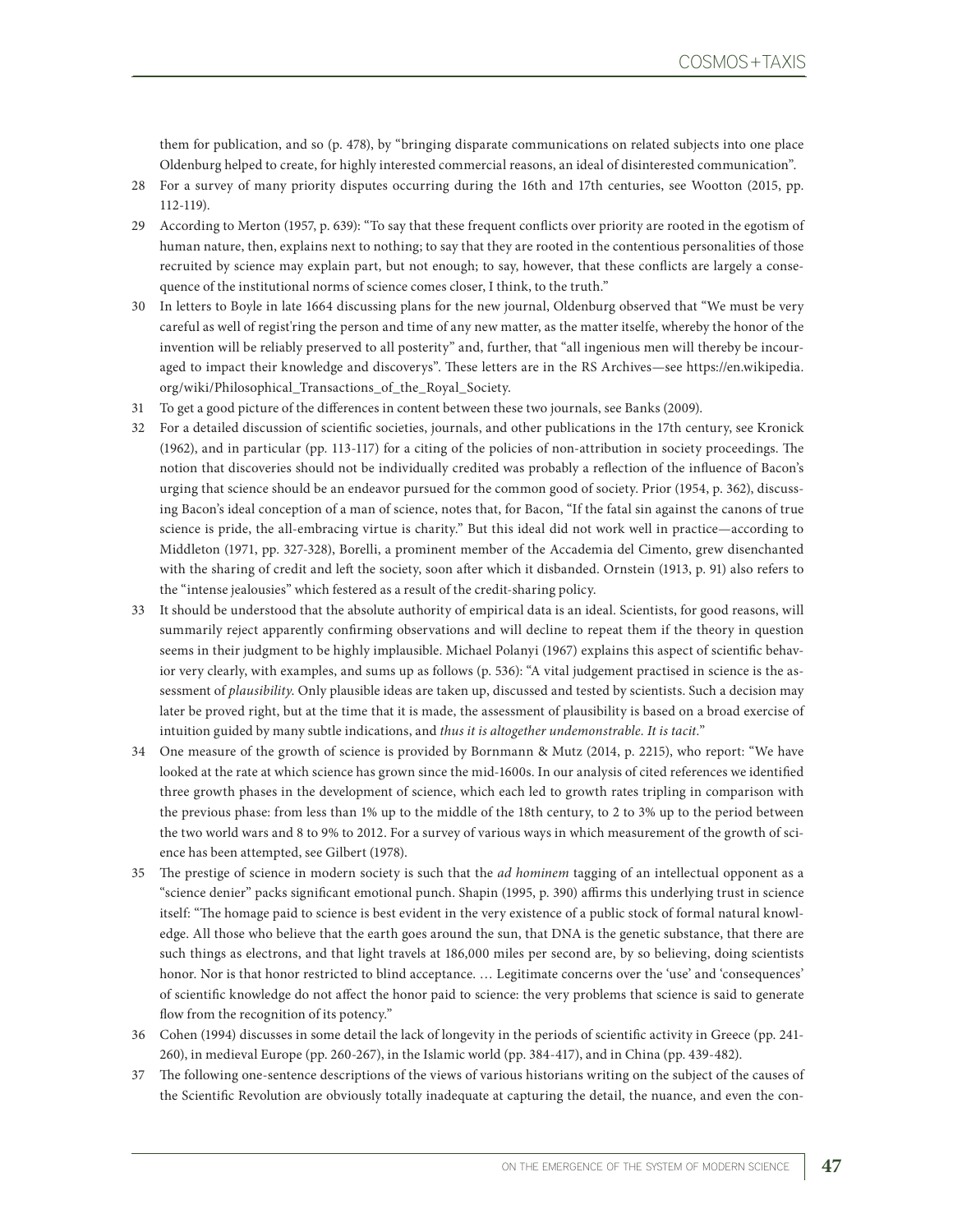tradictions of these views, but they are an attempt to capture what seems, admittedly subjectively, to be their most important point.

- 38 For a summary and comparative discussion of the contributions of Kant, Whewell, Mach, Dijksterhuis, Koyré, Burtt, Hall, Kuhn, and Westfall, with references to and quotations from their original works, see Cohen (1994, pp. 21-150). Also discussed are the contributions of Pierre Duhem, who located the birth of modern science in a 13th century proclamation by the Bishop of Paris allowing for some freedom in theorizing about the nature of the world, and who found in the impetus theory of Buridan and others in the 14th century a direct forerunner of the concept of inertia; Anneliese Maier, who contested Duhem's conflation of the ideas of impetus and inertia and regarded the Scientific Revolution as a gradual repudiation of Aristoteleanism occurring in two phases, a preliminary one in the 14th century and the decisive break coming in the 17th century; Herbert Butterfield, whose historical survey gave intellectual heft to the concept of "the Scientific Revolution" which he also, like Maier, regarded as a long process with a decisive phase initiated by Kepler and Galileo; and Auguste Comte, who proposed a stage theory of scientific development and identified the 17th century as the period in which the combination of Galileo and Bacon moved astronomy and physics into the "positive" stage in which quantitative mathematical laws were discovered.
- 39 For a summary and comparative discussion of the contributions of White, Hooykaas, Merton, Eisenstein, and Ben-David, with references to and quotations from their original works, see Cohen (1994, pp. 308-377).
- 40 See Cohen (2015, pp. 262-269).
- 41 See Maturana & Varela (1972), Bertalanffy (1928; 1968), and Rosen (1975; 1991). In Bertalanffy's (1968, p. 27) own words: "In the last resort, structure (i.e., order of parts) and function (order of processes) may be the very same thing: in the physical world matter dissolves into a play of energies, and in the biological world structures are the expression of a flow of processes." Rosen's (1991, pp. 119-120) short statement of his approach to understanding biological systems was "throw away the matter and keep the underlying organization … The organization of a natural system ... is at least as much a part of its material reality as the specific particles that constitute it at a given time, perhaps indeed more so." For a good historical overview of the development of the role of process organization in biology, with references to the historical literature, see Mossio *et al.* (2016).
- 42 For detailed discussions of social norms, their contexts, their emergence, and their theoretical treatments in different disciplines, see Hechter & Opp (2001). A distinct, but very much related line of thought goes under the rubric of "spontaneous order", in which social arrangements are characterized as emerging and sustaining themselves, in the words of the Scottish Enlightenment philosopher Adam Ferguson (1767, p. 187), by "the result of human action, but not the execution of any human design". Adam Smith (1776, pp. 24-32, 484-485) deployed the idea in the context of markets, most famously with his metaphor of the "invisible hand", and Carl Menger (1870, pp. 257-285; 1883, pp. 139-159, 223-234) revived it with a number of applications, including the origin of money. The great exponents of spontaneous order theory in the 20th century were Michael Polanyi (1962) with reference to science, and Friedrich Hayek (1960; 1973) with reference to markets, the law, and liberal society in general. For detailed treatments of the development of spontaneous order theory see Barry (1982) and Hamowy (1987), and for an analysis and criticism of both Polanyi's and Hayek's treatments see Butos & McQuade (2017).
- 43 The concept of autopoiesis has been transplanted to several social disciplines, including sociology. See Mingers (1995) for summaries and critiques of these applications. An influential sociological application is Luhmann's (1984) theory of society as a whole as autopoietic communication, but this is pitched at such a high level of abstraction that it is difficult to see its usefulness in specific cases, although it has found some application in the area of law. For valiant attempts to clarify Luhmann's work, see Seidl (2004) and Mingers (1995). The social application of the concept in this paper stays clear of the difficulties that bedevil other attempts by limiting the analogy and clearly defining both the domain and the set of functional processes of the specific system involved.
- 44 In Rosen's (1991) terminology, the thermodynamic openness and functional closure of systems are referred to as "openness to material causation" and "closure to efficient causation" respectively, where "material" and "efficient" are two of the four Aristotelian causes. See also McQuade (2019).
- 45 Rosen (1975, pp. 53-61) sets out a general classification of types of adaptive—and anticipatory—systems in order of growing complexity.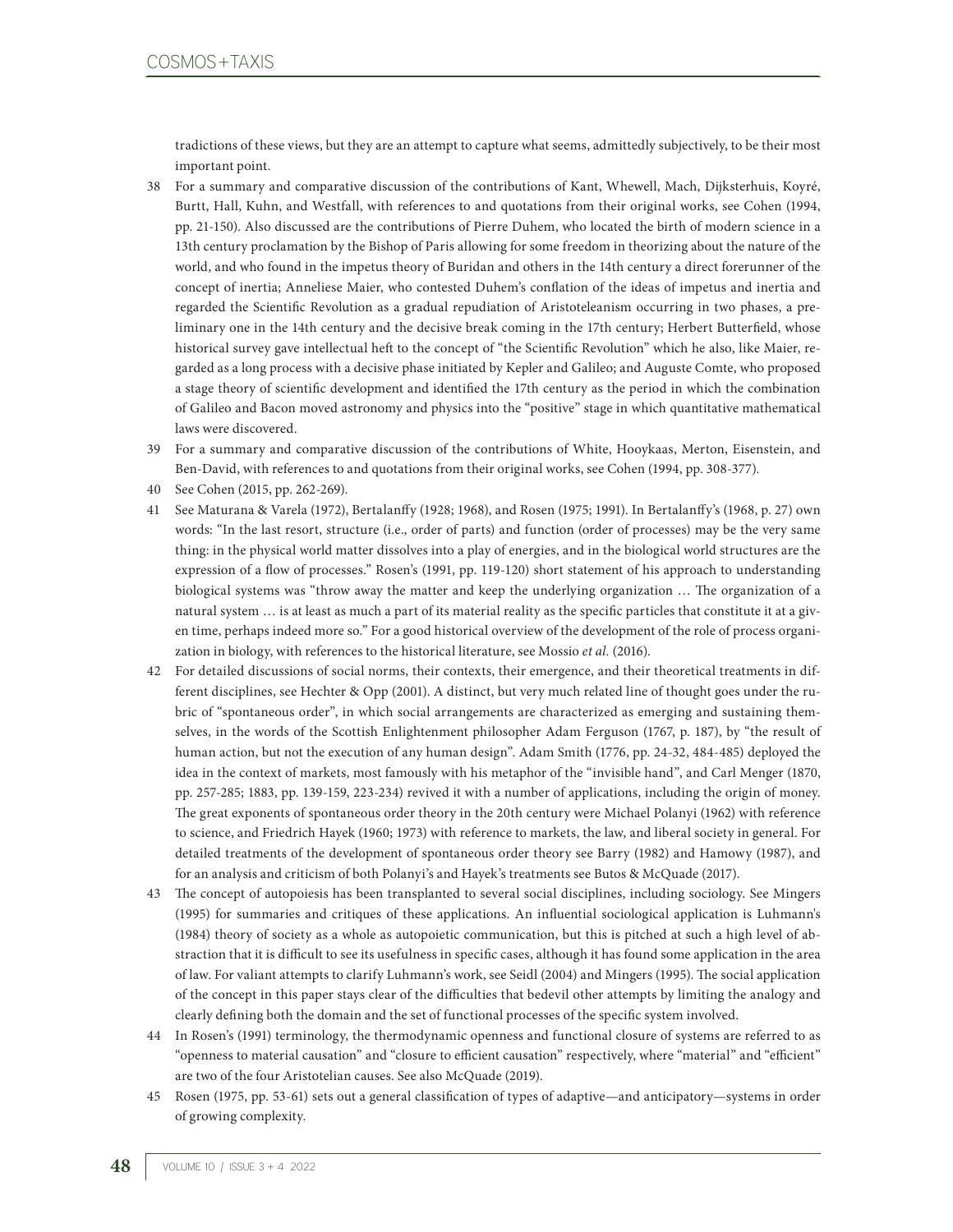- 46 The economist Hayek, who had originally trained as a theoretical psychologist, was one of the first to describe the functional aspects of the brain in these terms, showing how a mutable model of the environment could be maintained and updated within a complex neuronal structure and used to create dispositions for action in particular circumstances based in part on past experience. See Hayek (1952).
- 47 Rosen (1974) defined "anticipatory modes of behaviour of organisms … [as those] in which an organism's present behaviour is determined by: (a) sensory information about the present state of the environment; and (b) an 'internal model' of the world, which makes predictions about future states on the basis of the present data and the organism's possible reactions to it." See Rosen (1985) for a detailed mathematical treatment of anticipatory systems.
- 48 Polanyi (1967, pp. 540-541): "This is what the existing body of scientific thought offers to the productive scientist: he sees in it an aspect of reality which as such is an inexhaustible source of new and promising problems."
- 49 A Pew Research Center survey, posted online at https://www.pewresearch.org/fact-tank/2016/10/24/as-the-needfor-highly-trained-scientists-grows-a-look-at-why-people-choose-these-careers/ dated October 24, 2016, shows clearly that curiosity as to how the world works and the expectation that it can be satisfied (often planted in childhood by parents, teachers, and books) is given by a large majority of the scientist respondents as a motivating factor for their entering a scientific career.
- 50 Evidence that the desire for reputation is a strong driver motivating scientific activity is seen in the competitive behavior of scientists. In his study of scientific competition which focuses on the danger of being anticipated in a discovery, Hagstrom (1974, p. 3) notes that "competition is severe when being anticipated means losing all or nearly all recognition for one's work" and that (p. 8) "these results demonstrate the sensitivity of scientists to proper recognition of their work".
- 51 Stability and growth are not guaranteed, however, for science is an open system and not only is it dependent on the surrounding society for resources but also it requires that the surrounding society respect the integrity of its processes, for these are the geese that have laid the golden eggs of scientific knowledge. See Butos & McQuade (2006; 2012).
- 52 In fact, all modern academic communities are organized with a similar process structure. Where they differ is in the investigative process. For the sciences, this process operates as a probe of the environment from which the environmental responses are taken as strong evidence in assessments of hypotheses about the environment. It is the system's anchor to reality, and for the physical sciences in particular it holds tight. For sciences whose objects of study are complex systems—climate science and (even more so) economics, for example—the bottom is much sandier, and the interpretation of experiments and observations subject to correspondingly greater latitude. For the humanities, the grip may be even more tenuous, and the possibilities for restraint on speculation much more attenuated. Mathematics is a hybrid case in which investigations are often conditioned by findings in the well-anchored sciences, but in which internal conceptions of what is interesting are also operative. The differences in the perceived "progressive" nature of the various academic disciplines seem to be strongly correlated with the extent of the attachment of the system's anchor—its mode of probing its environment—to real phenomena and to the definitiveness of the results obtained. In the case of the social sciences, this observation would support Hayek's (1967, pp. 22-42) analysis of the difference between natural and social sciences in terms of "the degree of falsifiability" of proposed facts as opposed to a fundamental difference in the structure and procedures of the two groups of sciences. But an alternative viewpoint, one stressed by Mises (1949, pp. 39-41) and bolstered by Hayek (1948, pp. 57-76), is that the problem with the social sciences lies in the widespread application of the method of the natural sciences to the social sciences, due to a lack of recognition of fundamental differences between the nature of the relevant facts in the two domains.
- 53 There is no implication here that the body of scientific knowledge will always grow in a uniform way as more and more of the environment is probed. The very nature of its construction—based on consensus assessments of sensed phenomena and their posited explanations in the light of previous consensus positions—is that of a layered structure in which additions and changes tend to be concentrated in the outer layers. Questioning deeper consensus positions risks reputational costs, but if successful not only are reputational gains realized but outer layers of knowledge which were built on the now-discarded position must be reassessed and a new overall consensus formed. This is consistent with the alternation of periods of "crisis" with long periods of growth and con-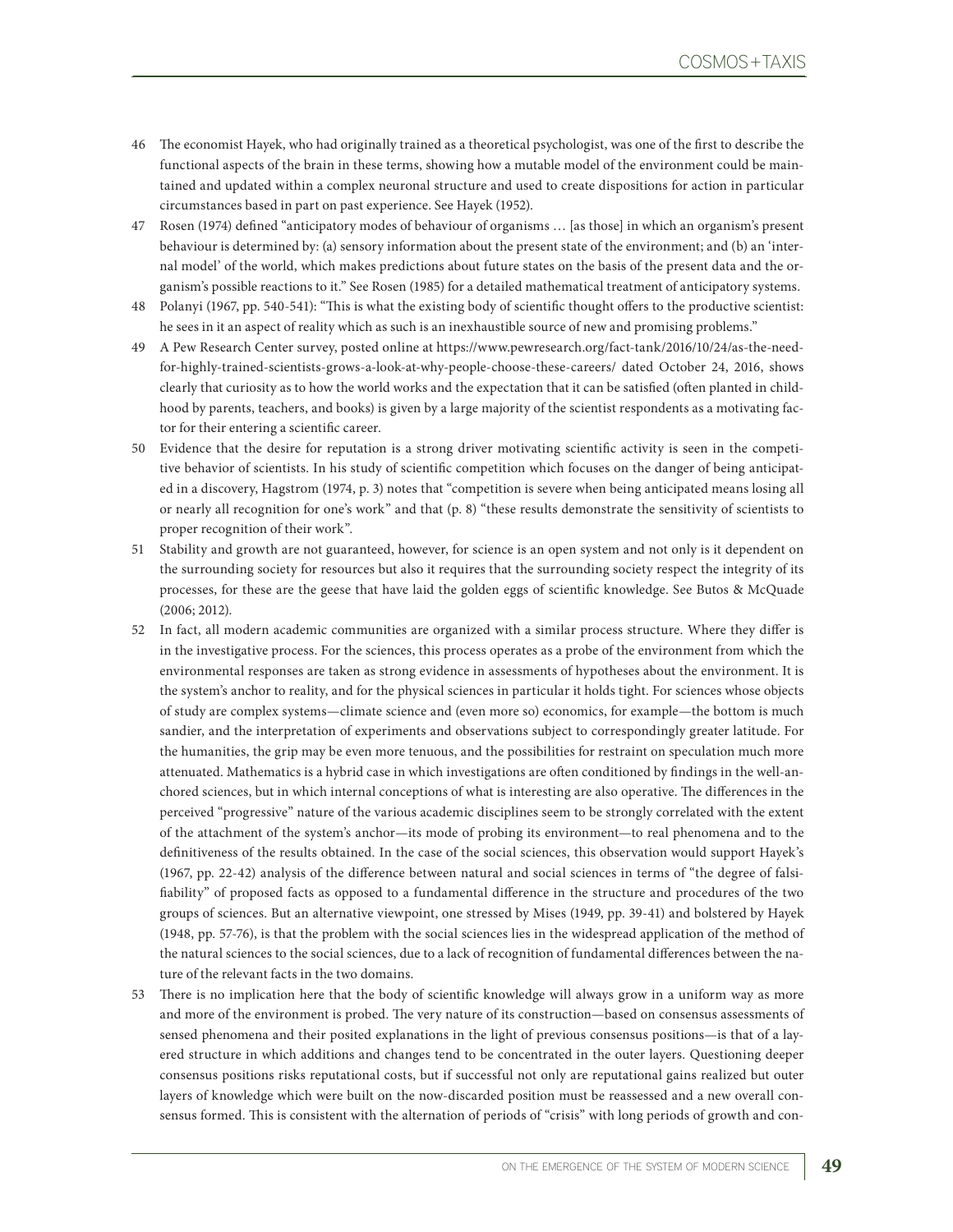solidation described by Kuhn (1962) and others. For a discussion of this and other issues in the philosophy of science—including constrained relativism, antifoundationalism, underdetermination, theory-ladenness, and incommensurability—from the point of view of science as an adaptive system, see McQuade (2010).

54 I am grateful to Bill Butos for many years of collaboration and discussion on the topic of adaptive systems in general and science in particular and, in the context of this paper, for providing useful references and suggestions for improving clarity. I am also grateful to H. Floris Cohen for his invaluable comprehensive and critical historiography of science, to a referee who asked perceptive questions, and to Donna McQuade for editing assistance.

#### **REFERENCES**

Bacon, F. 1592. In praise of knowledge. In: *The works of Lord Bacon, vol. 1* (1874), pp. 216-217. London: Henry G. Bohn. . 1620. *Novum organum, or true suggestions for the interpretation of nature*. J. Devey ed. (1902). New York: Collier. http://oll.libertyfund.org/title/1432.

 . 1626. *New Atlantis, a worke unfinished*. Rep. by Project Gutenberg (2000). https://www.gutenberg.org/ files/2434/2434-h/2434-h.htm.

Banks, D. 2009. Starting science in the vernacular: notes on some early issues of the *Philosophical Transactions* and the *Journal des Sçavans*, 1665-1700. *ASp. La revue du GERAS* 55: 5-22.

Barry, N. 1982. The tradition of spontaneous order. *Literature of Liberty* 5(2): 7-58. http://www.econlib.org/library/Essays/ LtrLbrty/bryTSOCover.html.

Ben-David, J. 1971. *The scientist's role in society: a comparative study*. Englewood Cliffs and London: Prentice Hall.

 . 1985. Puritanism and modern science: a study in the continuity and coherence of sociological research. In: I. B. Cohen ed., *Puritanism and the rise of modern science: the Merton thesis* (1990), pp. 246-261. New Brunswick: Rutgers University Press.

Bertalanffy, L. 1928. *Kritische Theorie der Formbildung*. Gebrüder Borntraeger. Tr. and adapted by J. H. Woodger, *Modern theories of development: an introduction to theoretical biology* (1933). Oxford: Oxford University Press.

. 1968. *General system theory: foundations, development, applications*. New York: George Braziller.

Bornmann, L. & R. Mutz. 2014. Growth rates of modern science: a bibliometric analysis based on the number of publications and cited references. *Journal of the Association for Information Science and Technology* 66(11): 2215-2222.

Butos, W. N. & T. J. McQuade. 2006. Government and science: a dangerous liaison? *The Independent Review* 11(2): 177–208. . 2012. Nonneutralities in science funding: direction, destabilization, and distortion. *Journal des Economistes et des* 

*Etudes Humaines* 18(1), article 4.

. 2017. Polanyi, Hayek, and adaptive systems theory. *Cosmos + Taxis* 4(1): 1-22.

Butterfield, H. 1949. *The origins of modern science 1300-1800*. Rev. ed. (1965). New York: Free Press.

Chartres, R. & D. Vermont. 1998. *A brief history of Gresham College 1597-1997*. Bury St. Edmunds: St. Edmundsbury Press. Cohen, H. F. 1994. *The scientific revolution: a historiographical inquiry*. Chicago: University of Chicago Press.

. 2015. *The rise of modern science explained: a comparative history*. Cambridge: Cambridge University Press.

Drake, S. 1978. *Galileo at work: his scientific biography*. Chicago: University of Chicago Press.

Dryden, J. 1668. Of dramatic poesie: an essay. Henry Herringham. In: M. Summers ed., *Dryden: the dramatic works, vol. 1* (1932, p. 12). London: Nonesuch.

Ferguson, A. 1767. *An essay on the history of civil society* (1966). Edinburgh: Edinburgh University Press.

Galilei, G. 1638. *Discorsi e dimostrazioni matematiche intorno a due nuove scienze*. Appresso gli Elsevirii. Tr. H. Crew & A. de Salvio, *Dialogues Concerning Two New Sciences of Galileo Galilei* (2015). Mansfield Centre CT: Martino Publishing.

Gilbert, G. N. 1978. Measuring the growth of science: a review of indicators of scientific growth. *Scientometrics* 1(1): 9-34. Grant, E. 1971. *Physical science in the Middle Ages*. Hoboken: John Wiley & Sons.

Hagstrom, W. O. 1974. Competition in science. *American Sociological Review* 39(1): 1-18.

Hamowy, R. 1987. *The Scottish Enlightenment and the theory of spontaneous order*. Carbondale: Southern Illinois University Press.

Hayek, F.A. 1948. *Individualism and economic order* (1972). Chicago: Henry Regnery.

. 1952. *The sensory order*. Chicago: University of Chicago Press.

. 1960. *The constitution of liberty*. Chicago: University of Chicago Press.

. 1967. *Studies in philosophy, politics, and economics*. Chicago: University of Chicago Press.

. 1973. *Law, legislation and liberty*, vol. 1: *Rules and order*. Chicago: University of Chicago Press.

Hechter, M. & K.-D. Opp (eds.). 2001. *Social norms*. New York: Russell Sage Foundation.

Kepler, J. 1609. *Astronomica nova*. Tr. W. H. Donahue as *New Astronomy* (1992). Cambridge: Cambridge University Press. . 1619. *Harmonices mundi*. Tr. E. J. Aiton, A. M. Duncan, & J. V. Field as *The Harmony of the World* (1997).